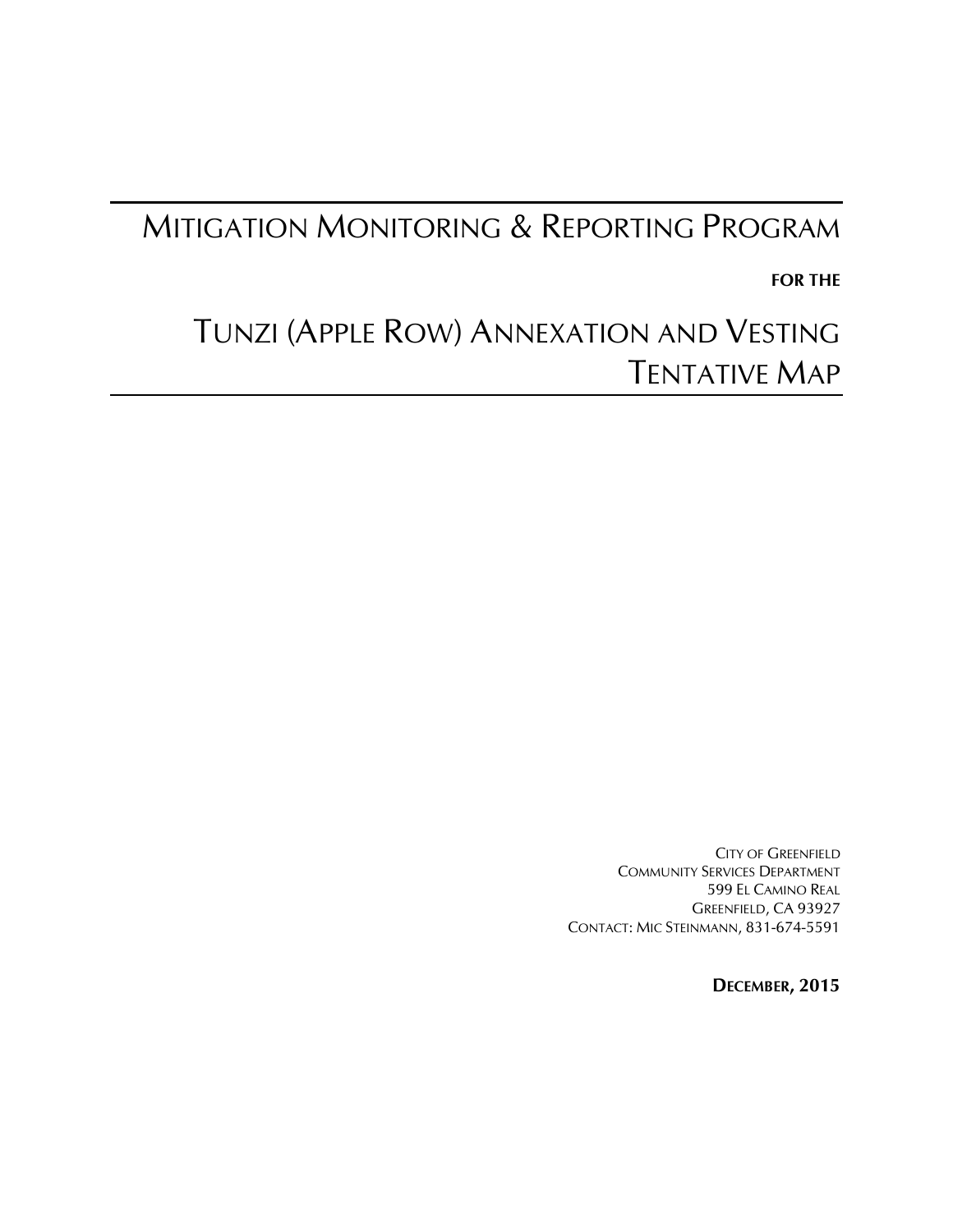#### **PROGRAM CONTENTS**

This mitigation monitoring program includes a brief discussion of the legal basis and purpose of the mitigation monitoring program, a key to understanding the monitoring matrix, a discussion of noncompliance complaints, and the mitigation monitoring matrix itself.

#### **LEGAL BASIS AND PURPOSE OF THE MITIGATION MONITORING PROGRAM**

Public Resource Code (PRC) 21081.6 requires public agencies to adopt mitigation monitoring or reporting programs whenever certifying an environmental impact report or mitigated negative declaration. This requirement facilitates implementation of all mitigation measures adopted through the California Environmental Quality Act (CEQA) process.

The Governor's Office of Planning and Research advisory publication, *Tracking CEQA Mitigation Measures*, provides local governments basic information and practical advice concerning compliance with mitigation monitoring and reporting programs. Correspondingly, this document incorporates the suggestions contained within the advisory publication and from research on similar monitoring programs.

#### **MONITORING MATRIX**

The following pages provide a series of tables identifying the mitigation measures proposed specifically for the project. These mitigation measures are derived from both the 2008 "Villages" Initial Study/Mitigated Negative Declaration, and the 2015 Tunzi (Apple Row) Annexation and Vesting Tentative Map Initial Study (IS) and Subsequent Mitigated Negative Declaration (MND). These measures are also incorporated within the project's list of Conditions of Approval, which also contains additional standard conditions not identified in the IS. The columns within the tables have the following meanings:

| <b>Mitigation Measure:</b>                      | Provides the text of the Mitigation Measure identified in the<br><b>Environmental Document.</b>                                                                                                                                            |
|-------------------------------------------------|--------------------------------------------------------------------------------------------------------------------------------------------------------------------------------------------------------------------------------------------|
| <b>Responsible</b><br><b>Agency/Department:</b> | This column references any public agency or City<br>department with which coordination is required to satisfy the<br>identified mitigation measure. The agency or department listed<br>is responsible for clearing the mitigation measure. |
| <b>Monitoring/Reporting</b><br>Done By:         | This column identifies by whom the monitoring or reporting<br>will be implemented, which may include the applicant,<br>applicant's consultant, or contractor, or responsible agency.                                                       |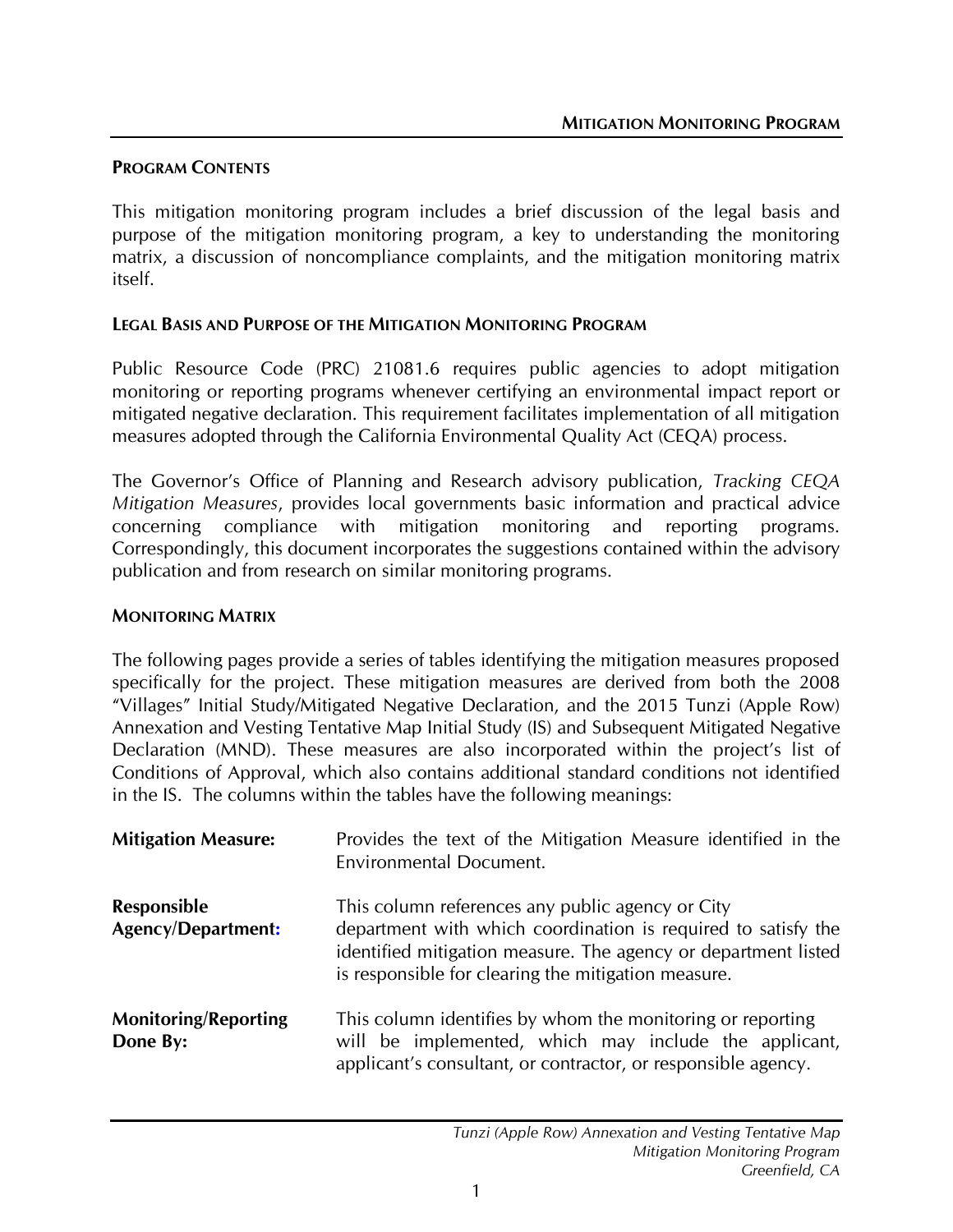| Timing/Frequency:               | This column identifies at what point in time, review process or<br>phase of the project the measure will be completed, and if<br>continual monitoring is required. |
|---------------------------------|--------------------------------------------------------------------------------------------------------------------------------------------------------------------|
| <b>Final Clearance</b><br>Date: | These columns will be initialed and dated by the individual<br>designated to verify adherence to project specific mitigation.                                      |
| Comments:                       | This column is reserved for any additional explanation, if<br>necessary.                                                                                           |

This MMRP clarifies the timing requirements of certain mitigation requirements.

#### **NONCOMPLIANCE**

Any person or agency may file a complaint asserting noncompliance with the mitigation measures associated with the project. The complaint shall be directed to the City of Greenfield Community Services Department in written form providing specific information on the asserted violation. The Department shall initiate an investigation and determine the validity of the complaint; if noncompliance with a mitigation measure has occurred, the Department shall initiate appropriate actions to remedy any violation. The complainant shall receive written confirmation indicating the results of the investigation or the final action corresponding to the particular noncompliance issue.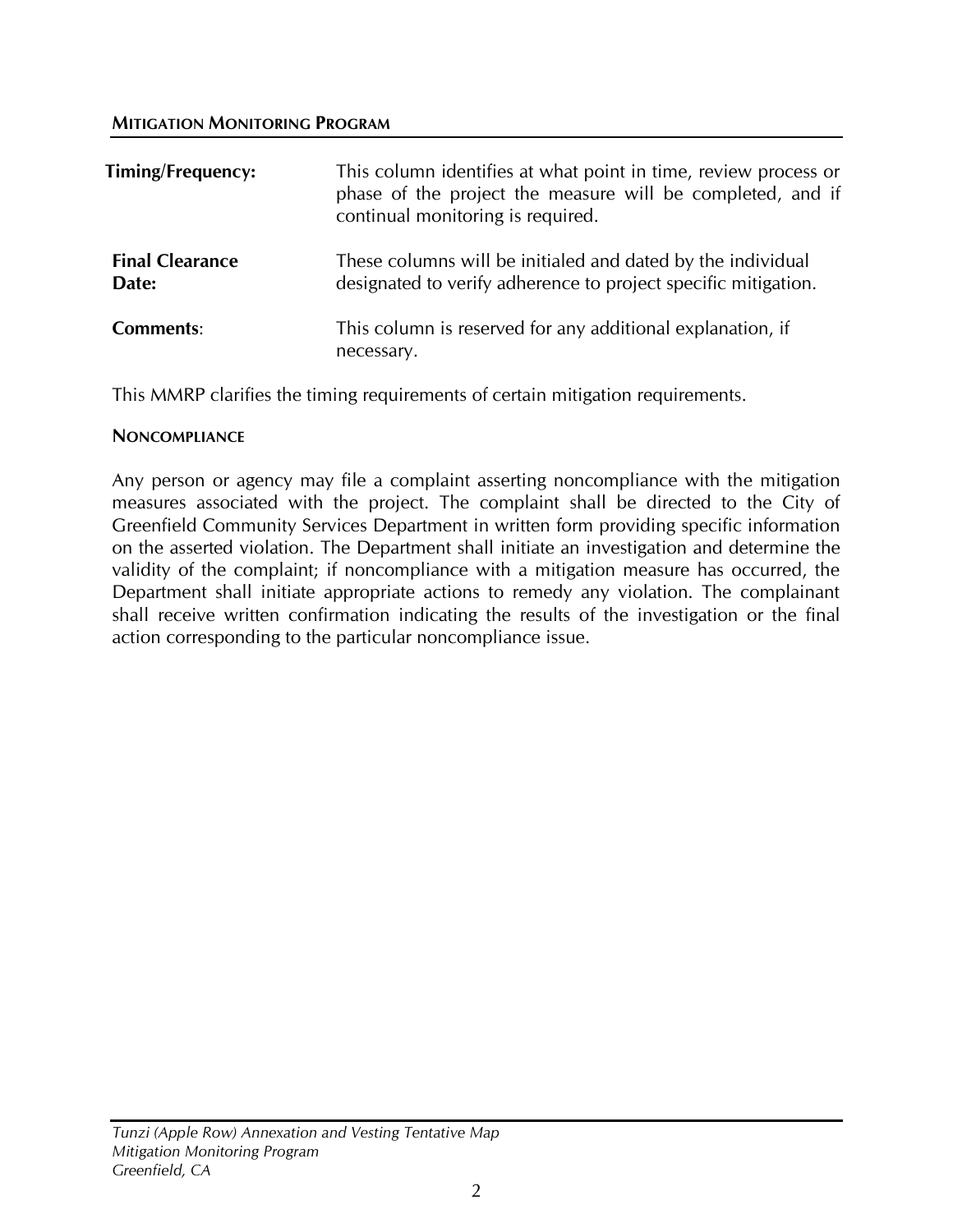|                       |                                                                                                           |                   | Implementation            |                  |             |                             |
|-----------------------|-----------------------------------------------------------------------------------------------------------|-------------------|---------------------------|------------------|-------------|-----------------------------|
|                       |                                                                                                           | Responsible       | and                       |                  | Final       |                             |
| <b>Mitigation</b>     |                                                                                                           | Agency/           | Monitoring/               | Timing/          | Clearance   |                             |
| <b>Number</b>         | <b>Mitigation Measure</b>                                                                                 | <b>Department</b> | <b>Reporting</b>          | <b>Frequency</b> | <b>Date</b> | <b>Comments</b>             |
| <b>Aesthetics</b>     |                                                                                                           |                   |                           |                  |             |                             |
| $MM 1-1*$             | Prior to Final Map approval, the Applicant shall                                                          | Community         | Applicant                 | Prior to         |             | Design                      |
|                       | prepare and submit to the City of Greenfield a                                                            | Services          | (Improvement Plans)       | issuance of      |             |                             |
|                       |                                                                                                           | Department        |                           | <b>Building</b>  |             | requirements<br>are not     |
|                       | detailed exterior lighting plan and photometric<br>study that indicates the location and type of lighting |                   | <b>Building Inspector</b> | Permit           |             |                             |
|                       | that will be used. Exterior lighting shall specify type                                                   |                   | (field verification)      |                  |             | appropriate at<br>Final Map |
|                       | and maker, and demonstrate a non-intrusive quality                                                        |                   |                           |                  |             | approval; such              |
|                       | through incorporation of baffles and lens cut-offs to                                                     |                   |                           |                  |             | design                      |
|                       | direct lighting downward, while still providing an                                                        |                   |                           |                  |             | elements                    |
|                       | adequate amount of light for safety and/or security.                                                      |                   |                           |                  |             | required prior              |
|                       |                                                                                                           |                   |                           |                  |             | to issuance of              |
|                       |                                                                                                           |                   |                           |                  |             |                             |
|                       |                                                                                                           |                   |                           |                  |             | <b>Building</b><br>Permit   |
|                       | <b>Agriculture and Forest Resources</b>                                                                   |                   |                           |                  |             |                             |
| MM $2-1$ <sup>*</sup> |                                                                                                           |                   |                           |                  |             |                             |
|                       | As a condition of the annexation of this property                                                         | Community         | Applicant                 | Prior to         |             |                             |
|                       | into the City, the Applicant shall be subject to any                                                      | Services          | (Implementation)          | approval of      |             |                             |
|                       | agriculture preservation program, agricultural                                                            | Department        |                           | annexation       |             |                             |
|                       | mitigation fee, or other agricultural mitigation                                                          |                   | <b>Planning Staff</b>     | and the          |             |                             |
|                       | mechanisms adopted by the City of Greenfield.                                                             |                   | (Verification)            | issuance of      |             |                             |
|                       | Participation in any such adopted program must be                                                         |                   |                           | <b>Building</b>  |             |                             |
|                       | demonstrated by the Applicant following LAFCO's                                                           |                   |                           | Permits          |             |                             |
|                       | approval of the annexation and prior to obtaining                                                         |                   |                           |                  |             |                             |
|                       | grading permits. Any program adopted by the City                                                          |                   |                           |                  |             |                             |
|                       | up to the point of obtaining building permits shall be                                                    |                   |                           |                  |             |                             |
|                       | enforceable and applicable to this project.                                                               |                   |                           |                  |             |                             |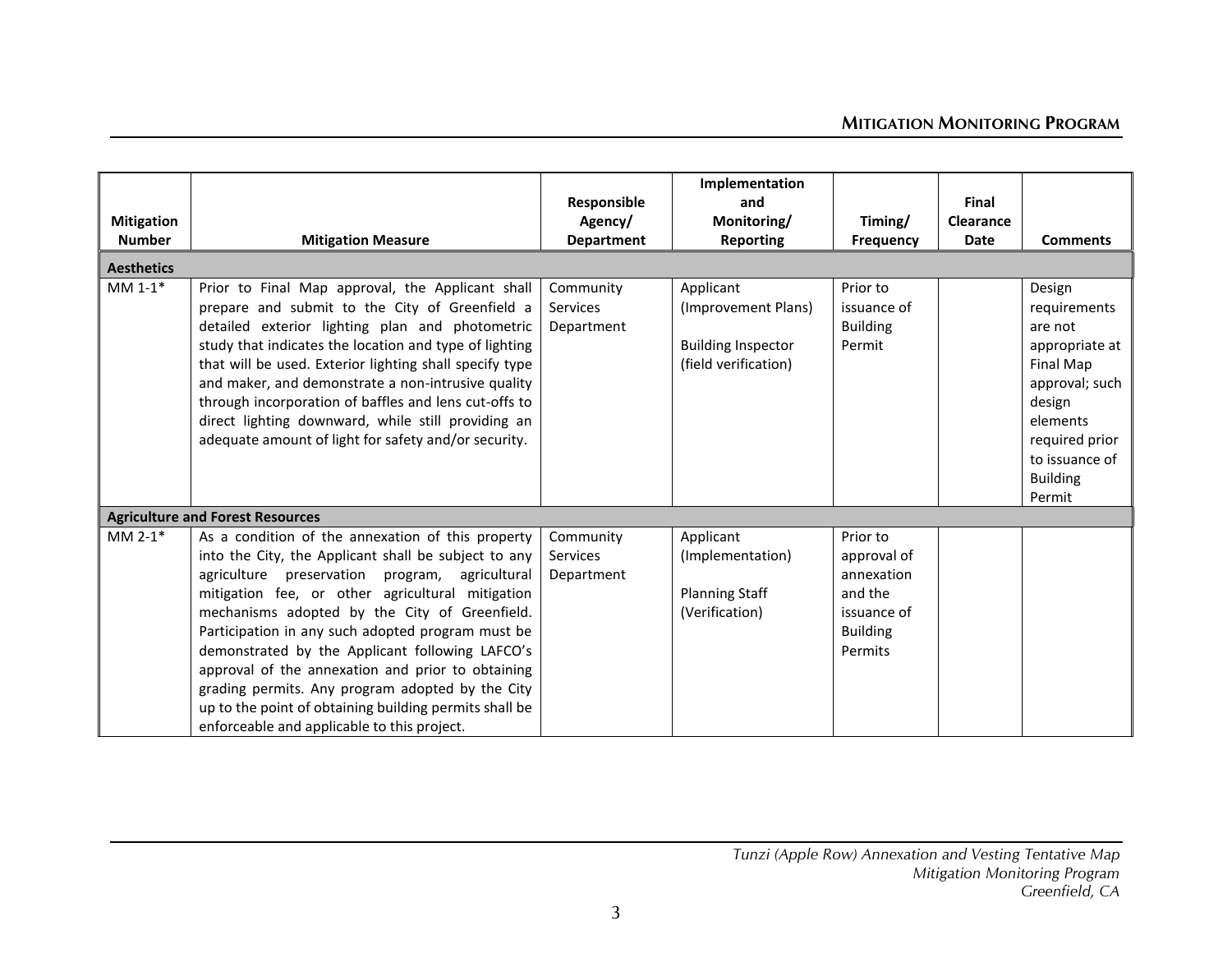|                   |                                                                                                 |                        | Implementation        |                             |                           |                 |
|-------------------|-------------------------------------------------------------------------------------------------|------------------------|-----------------------|-----------------------------|---------------------------|-----------------|
| <b>Mitigation</b> |                                                                                                 | Responsible<br>Agency/ | and<br>Monitoring/    |                             | Final<br><b>Clearance</b> |                 |
| <b>Number</b>     | <b>Mitigation Measure</b>                                                                       | <b>Department</b>      | <b>Reporting</b>      | Timing/<br><b>Frequency</b> | <b>Date</b>               | <b>Comments</b> |
| $MM 2-2*$         | 1) The Applicant shall demonstrate adequate land                                                | Community              | Applicant             | Prior to the                |                           | Project is      |
|                   | use separation on all site plans and applications for                                           | <b>Services</b>        | (Implementation)      | Issuance of a               |                           | subject only to |
|                   | subdivision. Consistent with the City of Greenfield                                             | Department             |                       | <b>Building</b>             |                           | interim ag      |
|                   | policies regarding land use buffers, final site plans                                           |                        | <b>Planning Staff</b> | Permit                      |                           | buffer policies |
|                   | shall include a 100-foot minimum land use buffer                                                |                        | (Verification)        |                             |                           | (GP policy      |
|                   | along the northern boundary of the project site. The                                            |                        |                       |                             |                           | $2.1.12$ ).     |
|                   | buffer distance shall be measured from the edge of                                              |                        |                       |                             |                           | Project is not  |
|                   | active agricultural fields or vineyards and the                                                 |                        |                       |                             |                           | subject to 100  |
|                   | nearest residential building line. Distances                                                    |                        |                       |                             |                           | foot buffer.    |
|                   | comprising the buffer may include roadway rights-                                               |                        |                       |                             |                           |                 |
|                   | of-way, easements, landscaping and other<br>uninhabited uses. Ultimate design and consideration |                        |                       |                             |                           |                 |
|                   | of setbacks will be subject to review and approval by                                           |                        |                       |                             |                           |                 |
|                   | the City of Greenfield.                                                                         |                        |                       |                             |                           |                 |
|                   | or                                                                                              |                        |                       |                             |                           |                 |
|                   | 2) Contribution or participation in any mitigation                                              |                        |                       |                             |                           |                 |
|                   | adopted by the City of Greenfield and in place at the                                           |                        |                       |                             |                           |                 |
|                   | time that LAFCO considers the annexation.                                                       |                        |                       |                             |                           |                 |
| MM 2-3 $*$        | The City of Greenfield shall require a Right-to-Farm                                            | Community              | Applicant             | Recorded                    |                           |                 |
|                   | notification statement to run with the title as                                                 | <b>Services</b>        | (Implementation)      | with Final                  |                           |                 |
|                   | disclosure and notice in deeds at the time of transfer                                          | Department             |                       | Map                         |                           |                 |
|                   | or sale of all properties on the project site. The                                              |                        | <b>Planning Staff</b> |                             |                           |                 |
|                   | statement shall inform any future property owners of                                            |                        | (Verification)        |                             |                           |                 |
|                   | the continuation of agricultural activities in the area                                         |                        |                       |                             |                           |                 |
|                   | and shall disclose the potential effects of agricultural                                        |                        |                       |                             |                           |                 |
|                   | activities on adjacent land uses to future residents.                                           |                        |                       |                             |                           |                 |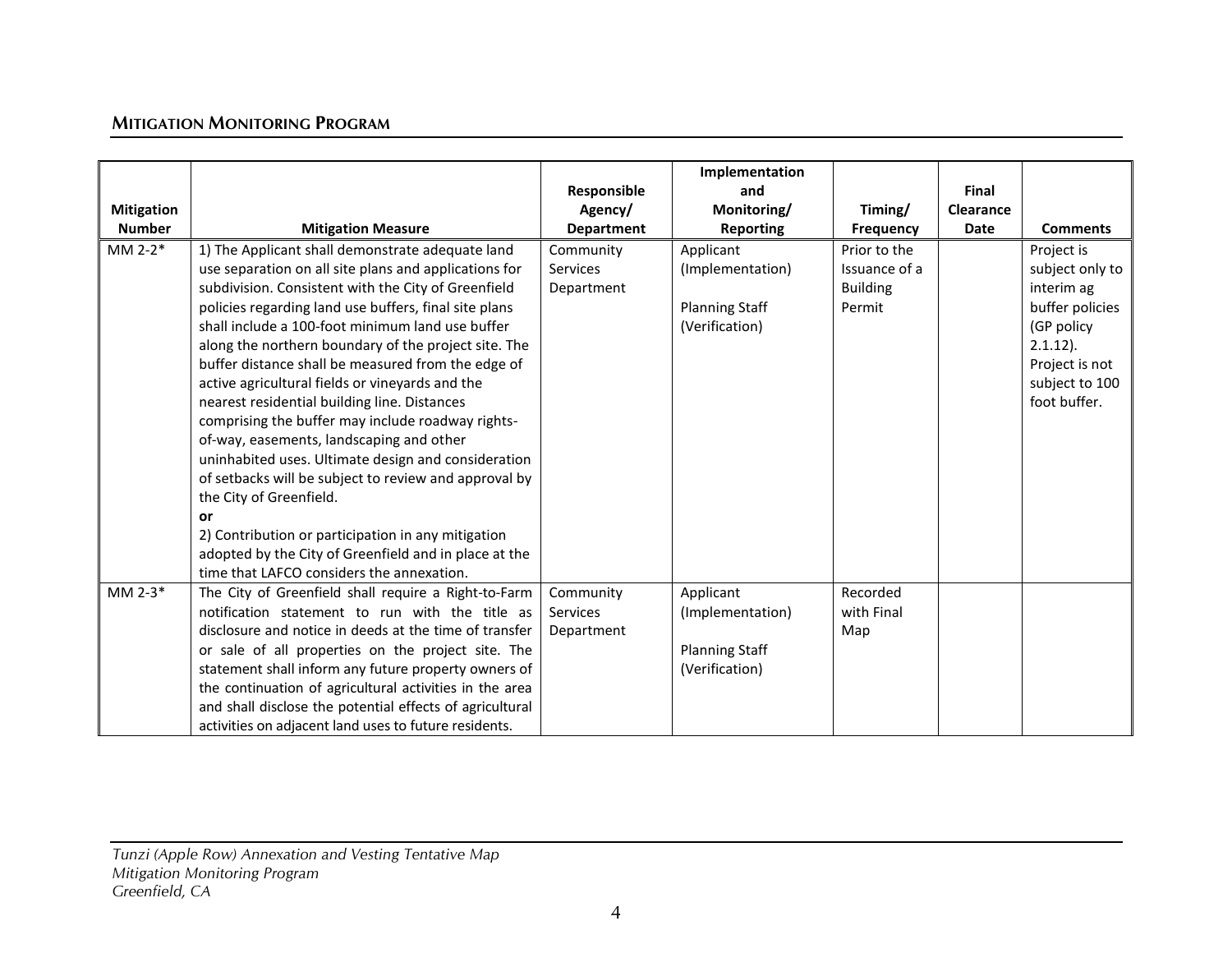| <b>Mitigation</b><br><b>Number</b> | <b>Mitigation Measure</b>                                                                                                                                                                                                                                                                                                                                                                                                                                                                                         | Responsible<br>Agency/<br><b>Department</b> | Implementation<br>and<br>Monitoring/<br>Reporting                        | Timing/<br>Frequency                                  | Final<br><b>Clearance</b><br>Date | <b>Comments</b> |
|------------------------------------|-------------------------------------------------------------------------------------------------------------------------------------------------------------------------------------------------------------------------------------------------------------------------------------------------------------------------------------------------------------------------------------------------------------------------------------------------------------------------------------------------------------------|---------------------------------------------|--------------------------------------------------------------------------|-------------------------------------------------------|-----------------------------------|-----------------|
| MM AG-1                            | The project applicant shall acquire a permanent<br>conservation easement for agricultural land in the<br>Greater Greenfield Area on a 1:1 basis per acre of<br>farmland converted to nonagricultural use. The<br>mitigation agricultural land shall be of equal or<br>greater agricultural value. The easement must be<br>provided to a nonprofit organization reasonably<br>acceptable to the County. The acreage dedicated to<br>the City as open space or parkland shall not be<br>subject to this mitigation. | Community<br><b>Services</b><br>Department  | Applicant<br>(Implementation)<br><b>Planning Staff</b><br>(Verification) | Prior to<br>Issuance of<br><b>Building</b><br>Permits |                                   |                 |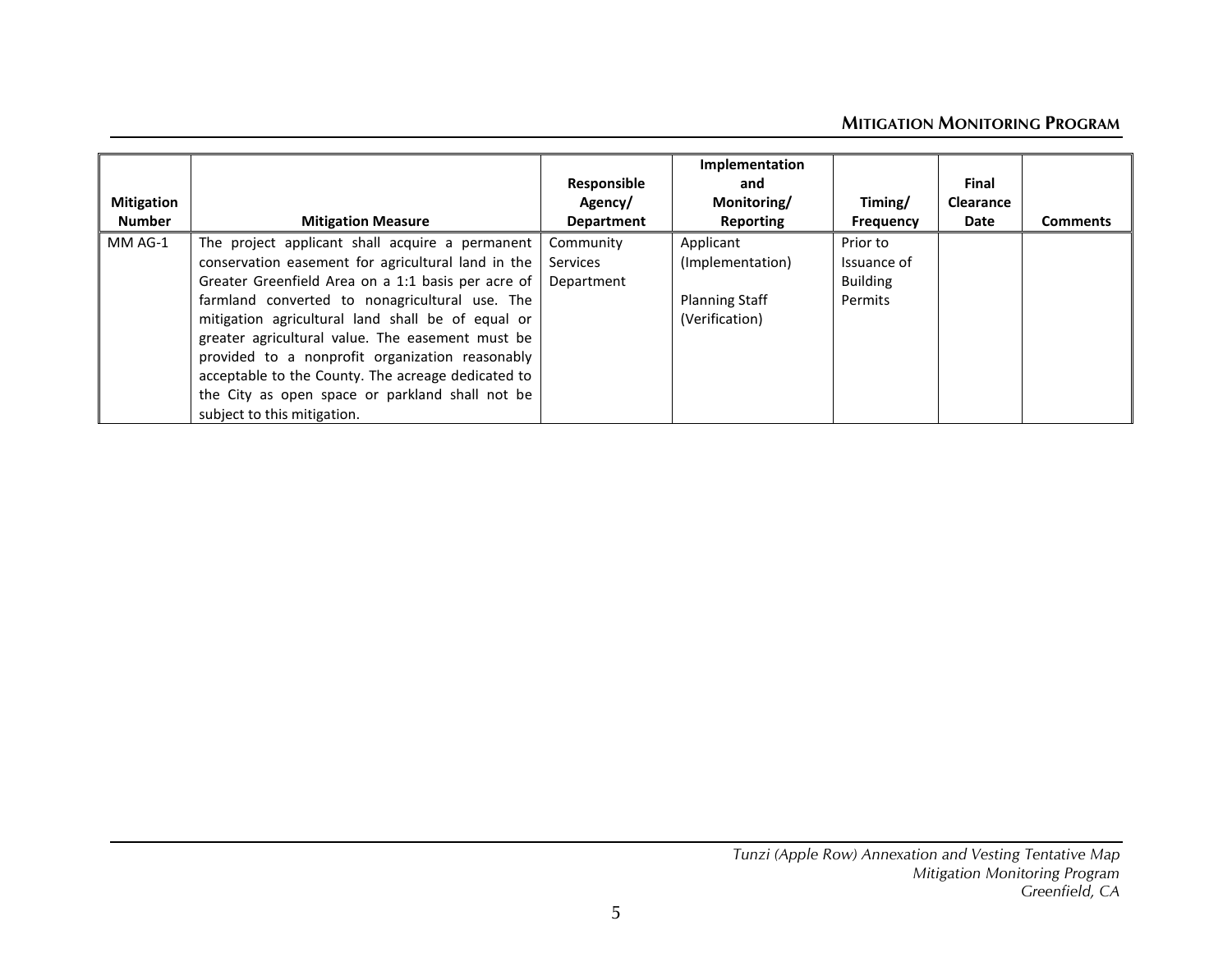| <b>Air Quality</b> |                                                         |                           |                           |              |  |  |
|--------------------|---------------------------------------------------------|---------------------------|---------------------------|--------------|--|--|
| $MM3-1*$           | Best-available control measures (BACM) shall be         | <b>Community Services</b> | Applicant/                | During       |  |  |
|                    | required during site preparation and construction of    | Department                | Contractor                | construction |  |  |
|                    | proposed land uses. When tentative subdivision          |                           | (Implementation)          |              |  |  |
|                    | maps are submitted and prior to approval of             |                           |                           |              |  |  |
|                    | building permits, a construction emissions reduction    |                           | <b>Building Inspector</b> |              |  |  |
|                    |                                                         |                           |                           |              |  |  |
|                    | plan (CERP) shall be prepared, for endorsement by       |                           | (Verification)            |              |  |  |
|                    | the MBUAPCD, to reduce construction-generated           |                           |                           |              |  |  |
|                    | fugitive and mobile-source emissions. The               |                           |                           |              |  |  |
|                    | MBUAPCD shall be consulted to determine BACM to         |                           |                           |              |  |  |
|                    | be implemented to minimize impacts to nearby            |                           |                           |              |  |  |
|                    | sensitive receptors. Measures to be included in the     |                           |                           |              |  |  |
|                    | CERP prepared for this project, as currently            |                           |                           |              |  |  |
|                    | recommended by the MBUAPCD, include but are             |                           |                           |              |  |  |
|                    | not limited to the following:                           |                           |                           |              |  |  |
|                    | <b>Fugitive Dust</b>                                    |                           |                           |              |  |  |
|                    | Water all active construction areas at least twice<br>٠ |                           |                           |              |  |  |
|                    | daily. Frequency should be based on the type of         |                           |                           |              |  |  |
|                    | operation, soil and wind exposure.                      |                           |                           |              |  |  |
|                    | Prohibit all grading activities during periods of       |                           |                           |              |  |  |
|                    | high wind (over 15 mph).                                |                           |                           |              |  |  |
|                    | Apply chemical soil stabilizers on inactive<br>٠        |                           |                           |              |  |  |
|                    | construction areas (disturbed lands within              |                           |                           |              |  |  |
|                    | construction projects that are unused for at least      |                           |                           |              |  |  |
|                    | four consecutive days).                                 |                           |                           |              |  |  |
|                    | Apply non-toxic binders (e.g., latex acrylic<br>٠       |                           |                           |              |  |  |
|                    | copolymer) to exposed areas after cut and fill          |                           |                           |              |  |  |
|                    | operations and hydroseed areas.                         |                           |                           |              |  |  |
|                    | Cover all trucks hauling soil, sand, and other          |                           |                           |              |  |  |
|                    | loose materials or require all trucks to maintain       |                           |                           |              |  |  |
|                    | at least 2 feet of freeboard.                           |                           |                           |              |  |  |
|                    | Replant vegetation in disturbed areas as quickly        |                           |                           |              |  |  |
|                    | as possible.                                            |                           |                           |              |  |  |
|                    | Enclose, cover, water twice daily, or apply non-        |                           |                           |              |  |  |
|                    | toxic soil binders to exposed stockpiles, such as       |                           |                           |              |  |  |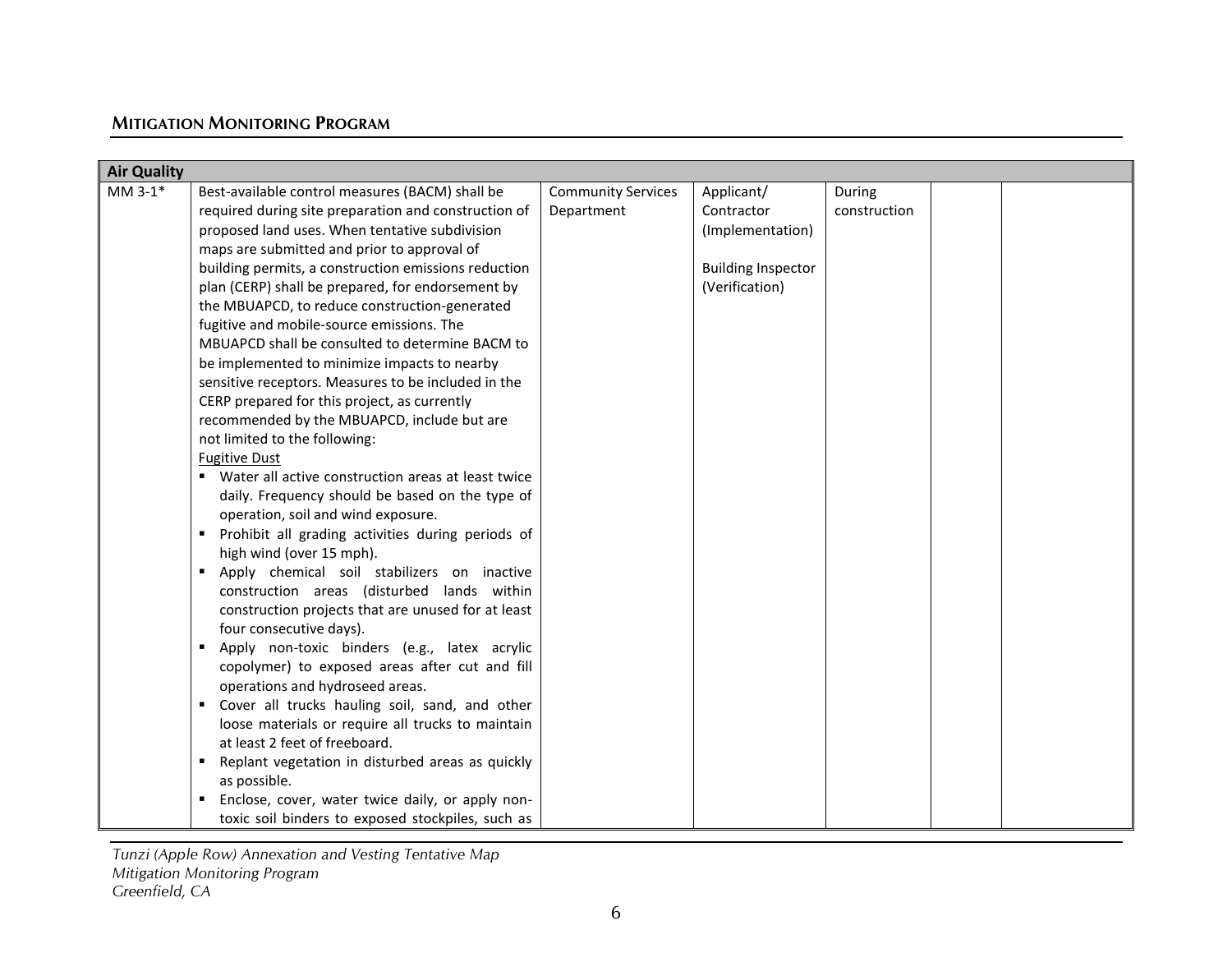| dirt, sand, etc.                                                    |  |  |  |
|---------------------------------------------------------------------|--|--|--|
| Sweep daily, with water sweepers, all paved                         |  |  |  |
| access roads, parking areas and staging areas at                    |  |  |  |
| construction sites.                                                 |  |  |  |
| Sweep streets daily, with water sweepers, if<br>٠                   |  |  |  |
| visible soil materials are carried onto adjacent                    |  |  |  |
| public streets.                                                     |  |  |  |
| Limit traffic speeds on unpaved roads to 15 mph.<br>$\blacksquare$  |  |  |  |
| Install sandbags or other erosion control<br>$\blacksquare$         |  |  |  |
| measures to prevent silt runoff to public                           |  |  |  |
| roadways.                                                           |  |  |  |
| Limit areas of active disturbance to no more than<br>$\blacksquare$ |  |  |  |
| 2.2 acres per day for initial site preparation                      |  |  |  |
| activities that involve extensive earth-moving                      |  |  |  |
| activities (grubbing, excavation, rough grading),                   |  |  |  |
| or 8.1 acres per day for activities that involve                    |  |  |  |
| minimal earth moving (e.g., finish grading).                        |  |  |  |
|                                                                     |  |  |  |
| Mobile/Stationary-Source Emissions                                  |  |  |  |
| " Title 13. §2485. Airborne Toxic Control Measure                   |  |  |  |
| to Limit Diesel-Fueled Commercial Motor Vehicle                     |  |  |  |
| Idling (a) Purpose. The purpose of this airborne                    |  |  |  |
| toxic control measure is to reduce public                           |  |  |  |
| exposure to diesel particulate matter and other                     |  |  |  |
| air contaminants by limiting the idling of diesel-                  |  |  |  |
| motor vehicles.<br>fueled<br>commercial<br>(b)                      |  |  |  |
| Applicability. This section applies to diesel-fueled                |  |  |  |
| commercial motor vehicles that operate in the                       |  |  |  |
| State of California with gross vehicular weight                     |  |  |  |
| ratings of greater than 10,000 pounds that are or                   |  |  |  |
| must be licensed for operation on highways. This                    |  |  |  |
| specifically includes: (1) California-based                         |  |  |  |
| vehicles; and (2) Non-California-based vehicles.                    |  |  |  |
| (c) Requirements. On or after February 1, 2005,                     |  |  |  |
| the driver of any vehicle subject to this section:                  |  |  |  |
| (1) shall not idle the vehicle's primary diesel                     |  |  |  |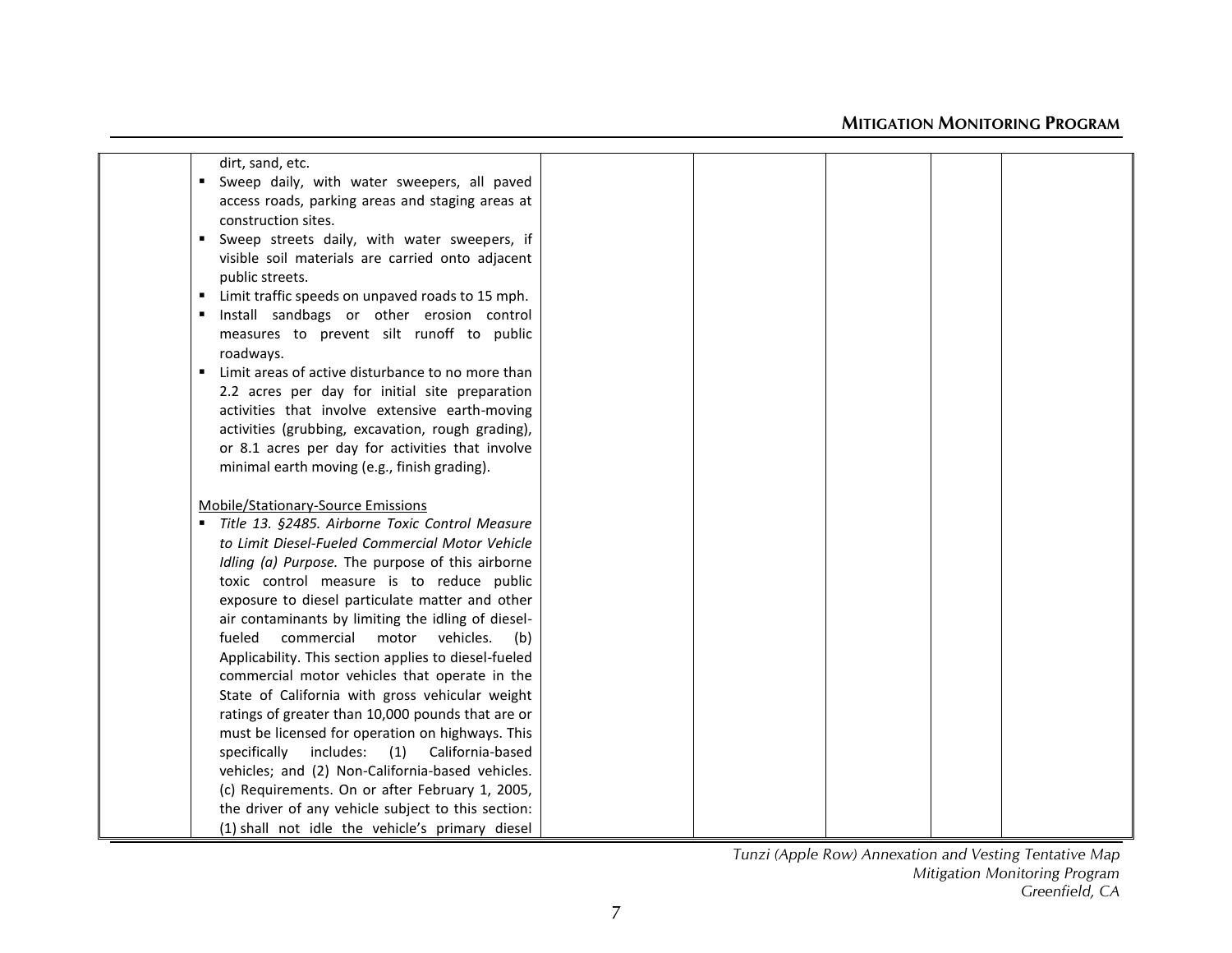| engine for greater than 5.0 minutes at any                                                                                                                                                                                                                                                                                       |  |  |  |
|----------------------------------------------------------------------------------------------------------------------------------------------------------------------------------------------------------------------------------------------------------------------------------------------------------------------------------|--|--|--|
| location, except as noted in Subsection (d); and                                                                                                                                                                                                                                                                                 |  |  |  |
| (2) shall not operate a diesel-fueled auxiliary                                                                                                                                                                                                                                                                                  |  |  |  |
| power system (APS) to power a heater, air                                                                                                                                                                                                                                                                                        |  |  |  |
| conditioner, or any ancillary equipment on that                                                                                                                                                                                                                                                                                  |  |  |  |
| vehicle during sleeping or resting in a sleeper                                                                                                                                                                                                                                                                                  |  |  |  |
| berth for greater than 5.0 minutes at any                                                                                                                                                                                                                                                                                        |  |  |  |
| location when within 100 feet of a restricted                                                                                                                                                                                                                                                                                    |  |  |  |
| area, except as noted in Subsection (d).                                                                                                                                                                                                                                                                                         |  |  |  |
| Stationary Sources shall comply with all                                                                                                                                                                                                                                                                                         |  |  |  |
| applicable rules and requirements of the                                                                                                                                                                                                                                                                                         |  |  |  |
| Monterey Bay Unified Air Pollution Control                                                                                                                                                                                                                                                                                       |  |  |  |
| District, and state and federal law.                                                                                                                                                                                                                                                                                             |  |  |  |
| Construction activities shall be scheduled so that                                                                                                                                                                                                                                                                               |  |  |  |
| major onsite construction activities (e.g., grading,                                                                                                                                                                                                                                                                             |  |  |  |
| demolition) do not occur simultaneously on any                                                                                                                                                                                                                                                                                   |  |  |  |
| given day.                                                                                                                                                                                                                                                                                                                       |  |  |  |
| Post a publicly visible sign which specifies the                                                                                                                                                                                                                                                                                 |  |  |  |
|                                                                                                                                                                                                                                                                                                                                  |  |  |  |
|                                                                                                                                                                                                                                                                                                                                  |  |  |  |
|                                                                                                                                                                                                                                                                                                                                  |  |  |  |
|                                                                                                                                                                                                                                                                                                                                  |  |  |  |
|                                                                                                                                                                                                                                                                                                                                  |  |  |  |
|                                                                                                                                                                                                                                                                                                                                  |  |  |  |
|                                                                                                                                                                                                                                                                                                                                  |  |  |  |
| telephone number and person to contact<br>regarding emissions-related complaints. This<br>person shall respond to complaints and take<br>corrective action within 48 hours. The phone<br>number of the Monterey Bay Unified Air<br>Pollution Control District shall be visible to<br>ensure compliance with Rule 402 (Nuisance). |  |  |  |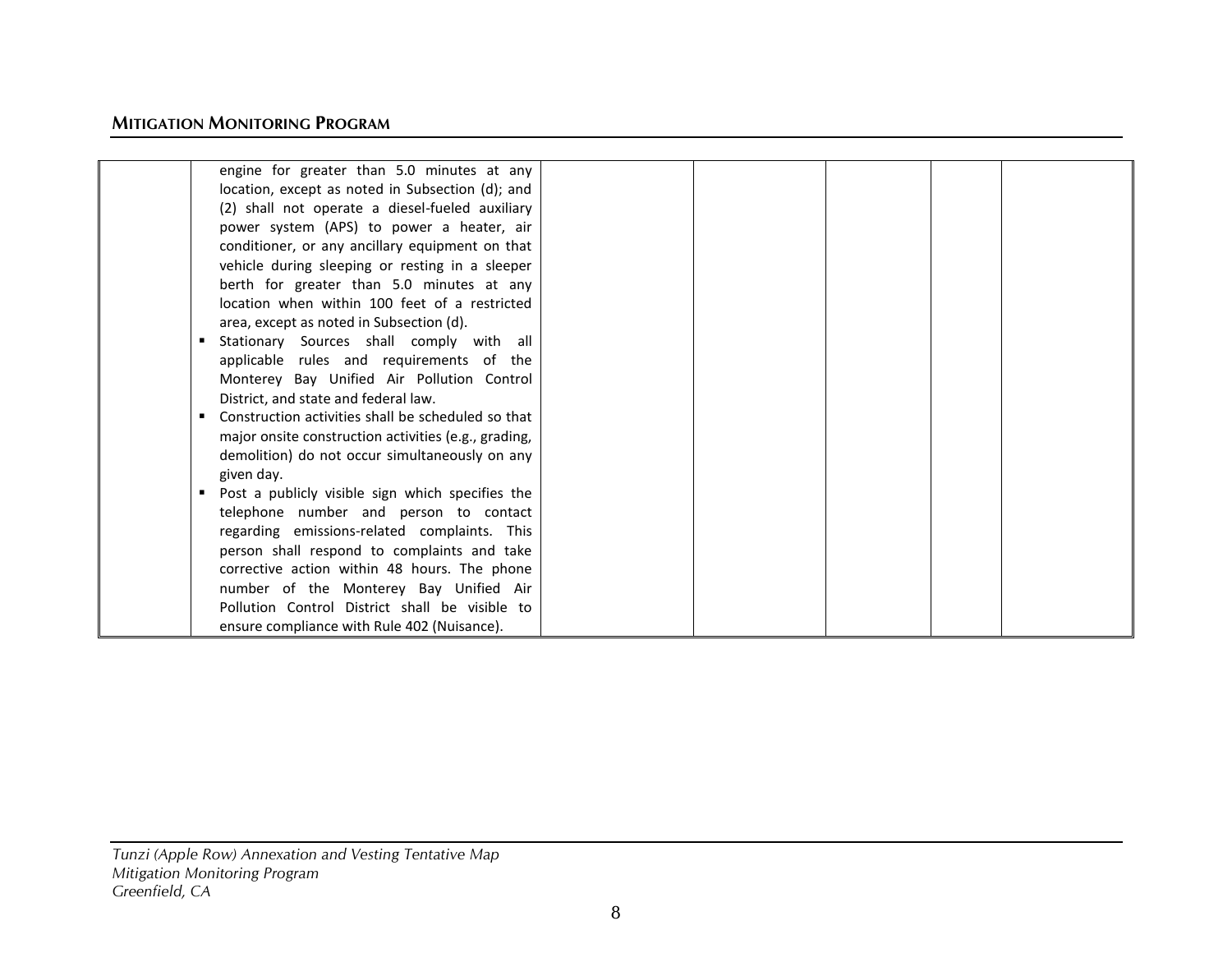| The Applicant and/or Contractor shall include the         | <b>Community Services</b>                                                                                          | Applicant/                                     | Prior to        | Design                 |
|-----------------------------------------------------------|--------------------------------------------------------------------------------------------------------------------|------------------------------------------------|-----------------|------------------------|
| following as components of Final Map and Building         | Department                                                                                                         | Contractor                                     | issuance of     | requirements are       |
| Design/Construction:                                      |                                                                                                                    | (Implementation)                               | <b>Building</b> | not appropriate        |
| <b>Residential Uses</b>                                   | <b>Public Works</b>                                                                                                |                                                | Permits         | at Final Map           |
|                                                           | Department                                                                                                         | <b>Building Inspector</b>                      |                 | approval; such         |
| that link to adjacent land uses and external              |                                                                                                                    | (Verification)                                 |                 | design elements        |
| networks.                                                 |                                                                                                                    |                                                |                 | required prior to      |
| Incorporate energy-efficient appliance<br>into            |                                                                                                                    |                                                |                 | issuance of            |
| residential uses.                                         |                                                                                                                    |                                                |                 | <b>Building Permit</b> |
| All Uses                                                  |                                                                                                                    |                                                |                 |                        |
| Use of wood-burning fireplaces shall be<br>$\blacksquare$ |                                                                                                                    |                                                |                 |                        |
| prohibited. Any fireplaces proposed for use               |                                                                                                                    |                                                |                 |                        |
| within onsite structures shall be gas-fired and           |                                                                                                                    |                                                |                 |                        |
| meet U.S. EPA certification requirements.                 |                                                                                                                    |                                                |                 |                        |
| Orient buildings to minimize heating and cooling<br>٠     |                                                                                                                    |                                                |                 |                        |
| needs.                                                    |                                                                                                                    |                                                |                 |                        |
| Provide shade trees to reduce cooling needs.<br>٠         |                                                                                                                    |                                                |                 |                        |
|                                                           |                                                                                                                    |                                                |                 |                        |
| Include solar water heaters or centralized water<br>٠     |                                                                                                                    |                                                |                 |                        |
|                                                           |                                                                                                                    |                                                |                 |                        |
| ٠                                                         |                                                                                                                    |                                                |                 |                        |
| to minimize heating and cooling needs.                    |                                                                                                                    |                                                |                 |                        |
|                                                           | Include energy-efficient lighting systems.<br>heating systems.<br>Increase insulation beyond Title 24 requirements | Provide pedestrian sidewalks and bicycle paths |                 |                        |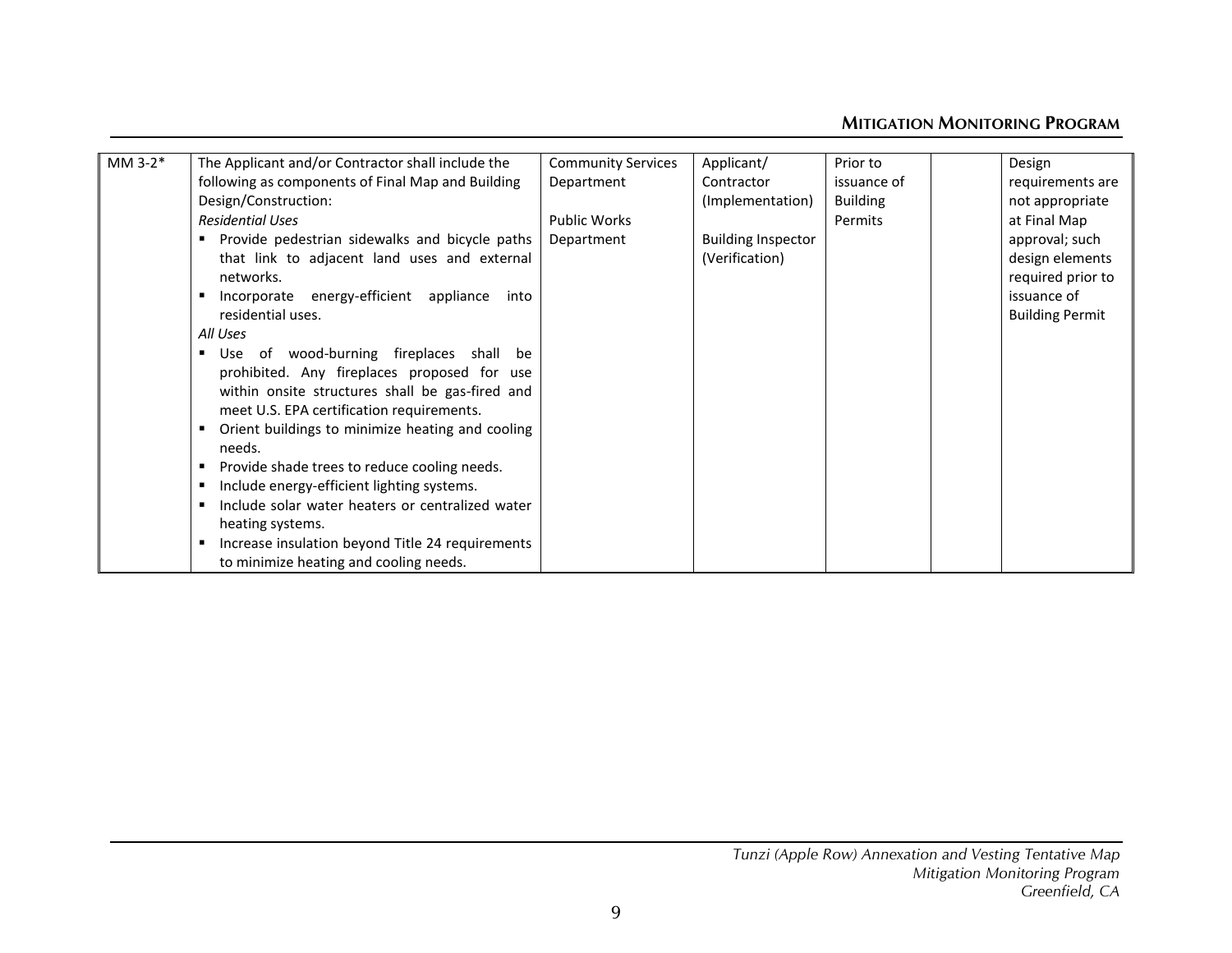| <b>Biological Resources</b> |                                                       |                           |                           |              |  |  |
|-----------------------------|-------------------------------------------------------|---------------------------|---------------------------|--------------|--|--|
| MM $4-1$ <sup>*</sup>       | If proposed construction activities are planned to    | <b>Community Services</b> | Applicant/                | During       |  |  |
|                             | occur during the nesting seasons for local avian      | Department                | Contractor/               | construction |  |  |
|                             | species (typically March 1st through August 31st),    |                           | Project Biologist         |              |  |  |
|                             |                                                       |                           |                           |              |  |  |
|                             | the Applicant shall retain a qualified biologist to   |                           | (Implementation)          |              |  |  |
|                             | conduct a focused survey for active nests of raptors  |                           |                           |              |  |  |
|                             | and migratory birds within and in the vicinity of (no |                           | <b>Building Inspector</b> |              |  |  |
|                             | less than 100 feet outside project boundaries,        |                           | (Verification)            |              |  |  |
|                             | where possible) the construction area no more         |                           |                           |              |  |  |
|                             | than 30 days prior to ground disturbance or tree      |                           |                           |              |  |  |
|                             | removal. If active nests are located during           |                           |                           |              |  |  |
|                             | preconstruction surveys DFG shall be notified         |                           |                           |              |  |  |
|                             | regarding the status of the nests. Construction       |                           |                           |              |  |  |
|                             | activities shall be restricted as necessary to avoid  |                           |                           |              |  |  |
|                             | disturbance of the nest until it is abandoned or a    |                           |                           |              |  |  |
|                             | biologist deems disturbance potential to be           |                           |                           |              |  |  |
|                             | minimal (in consultation with the USFWS and/or        |                           |                           |              |  |  |
|                             | DFG). Restrictions may include establishment of       |                           |                           |              |  |  |
|                             | exclusion zones (no ingress of personnel or           |                           |                           |              |  |  |
|                             | equipment at a minimum radius of 100 feet around      |                           |                           |              |  |  |
|                             | the nest) or alteration of the construction schedule. |                           |                           |              |  |  |
|                             | No action is necessary if construction will occur     |                           |                           |              |  |  |
|                             | during the non-breeding season (generally             |                           |                           |              |  |  |
|                             | September 1st through February 28th).                 |                           |                           |              |  |  |
|                             | If there is any significant lapse in construction     |                           |                           |              |  |  |
|                             | activities, and construction resumes during the       |                           |                           |              |  |  |
|                             | nesting season, new surveys shall be conducted no     |                           |                           |              |  |  |
|                             |                                                       |                           |                           |              |  |  |
|                             | more that 30 days prior to the re-initiation of       |                           |                           |              |  |  |
|                             | construction activities.                              |                           |                           |              |  |  |
|                             |                                                       |                           |                           |              |  |  |
|                             |                                                       |                           |                           |              |  |  |
|                             |                                                       |                           |                           |              |  |  |
|                             |                                                       |                           |                           |              |  |  |
|                             |                                                       |                           |                           |              |  |  |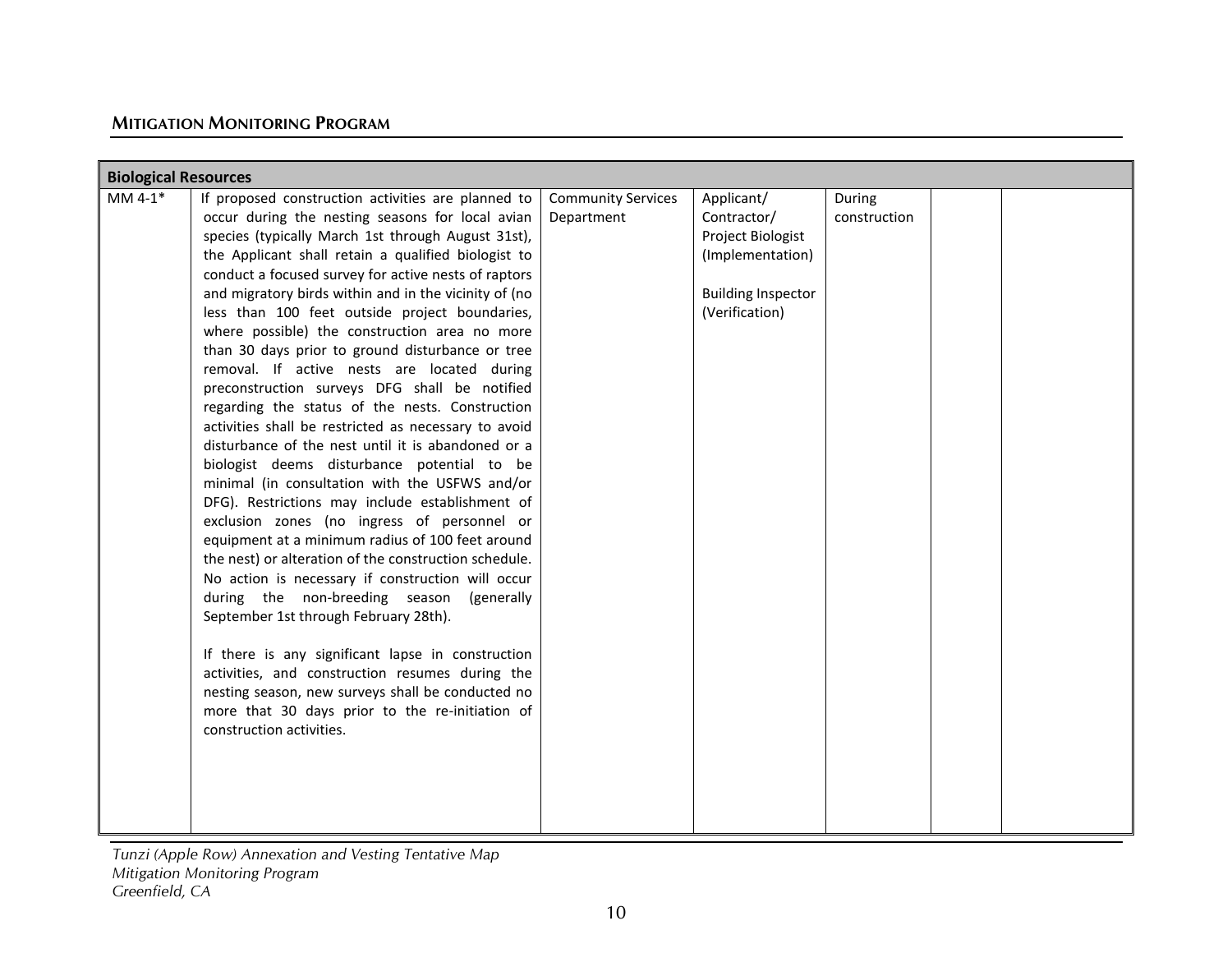| <b>Cultural Resources</b> |                                                        |                           |                   |              |  |
|---------------------------|--------------------------------------------------------|---------------------------|-------------------|--------------|--|
| MM 5-1*                   | As a condition of project approval, and implemented    | <b>Community Services</b> | Applicant/        | During       |  |
|                           | during construction activities, if any prehistoric or  | Department                | Contractor/       | construction |  |
|                           | historic artifacts, or other indications of            |                           | Project           |              |  |
|                           | archaeological resources are found once project        |                           | Archaeologist     |              |  |
|                           | construction is underway, all work in the immediate    |                           | (stop work and    |              |  |
|                           | vicinity must stop and the City of Greenfield Building |                           | investigation)    |              |  |
|                           | and Planning Department shall be immediately           |                           |                   |              |  |
|                           | notified. An archaeologist meeting the Secretary of    |                           | <b>Building</b>   |              |  |
|                           | Interior's Professional Qualifications Standards in    |                           | Inspector/Project |              |  |
|                           | prehistoric or historical archaeology, as appropriate, |                           | Archaeologist     |              |  |
|                           | shall be retained to evaluate the finds and            |                           | (Verification)    |              |  |
|                           | recommend appropriate mitigation measures for          |                           |                   |              |  |
|                           | the inadvertently discovered cultural resources. The   |                           |                   |              |  |
|                           | City and the Applicant will consider the mitigation    |                           |                   |              |  |
|                           | recommendations of the qualified archaeologist.        |                           |                   |              |  |
|                           | The City and the Applicant shall consult and agree     |                           |                   |              |  |
|                           | upon implementation of a measure or measures           |                           |                   |              |  |
|                           | that the City and the Applicant deem feasible and      |                           |                   |              |  |
|                           | appropriate. Such measures may include avoidance,      |                           |                   |              |  |
|                           | preservation in place, excavation, documentation,      |                           |                   |              |  |
|                           | curation, data recovery or other appropriate           |                           |                   |              |  |
|                           | measures.                                              |                           |                   |              |  |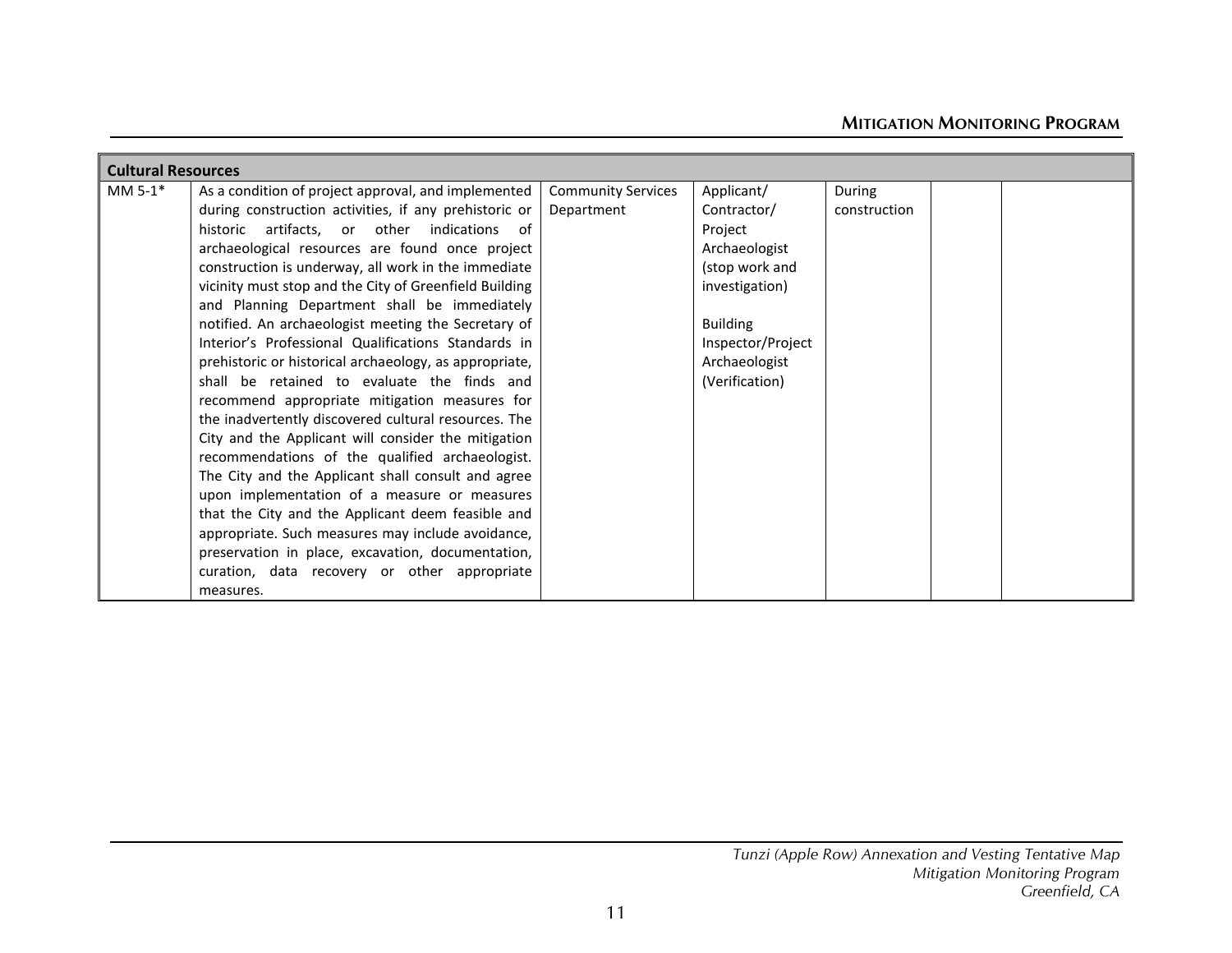| MM $5-2$ <sup>*</sup> | As a condition of project approval, and implemented    | <b>Community Services</b> | Applicant/        | During       |  |
|-----------------------|--------------------------------------------------------|---------------------------|-------------------|--------------|--|
|                       | during construction activities, if any paleontological | Department                | Contractor/       | construction |  |
|                       | resources (i.e., fossils) are found once project       |                           | Project           |              |  |
|                       | construction is underway, all work in the immediate    |                           | Archaeologist     |              |  |
|                       | vicinity must stop and the City of Greenfield Building |                           | (stop work and    |              |  |
|                       | and Planning Department shall be immediately           |                           | investigation)    |              |  |
|                       | notified. A qualified paleontologist shall be retained |                           |                   |              |  |
|                       | to evaluate the finds and recommend appropriate        |                           | <b>Building</b>   |              |  |
|                       | mitigation measures for the inadvertently              |                           | Inspector/Project |              |  |
|                       | discovered paleontological resources. The City and     |                           | Archaeologist     |              |  |
|                       | the Applicant will consider the mitigation             |                           | (Verification)    |              |  |
|                       | recommendations of the qualified paleontologist.       |                           |                   |              |  |
|                       | The City and the Applicant shall consult and agree     |                           |                   |              |  |
|                       | upon implementation of a measure or measures           |                           |                   |              |  |
|                       | that the City and the Applicant deem feasible and      |                           |                   |              |  |
|                       | appropriate. Such measures may include avoidance,      |                           |                   |              |  |
|                       | preservation in place, excavation, documentation,      |                           |                   |              |  |
|                       | curation or other appropriate measures.                |                           |                   |              |  |
| MM 5-3*               | As a condition of project approval, and implemented    | <b>Community Services</b> | Applicant/Contrac | During       |  |
|                       | during construction activities, if human remains are   | Department                | tor/Project       | construction |  |
|                       | discovered, all work must stop in the immediate        |                           | Archaeologist     |              |  |
|                       | vicinity of the find, the City of Greenfield Building  |                           | (stop work and    |              |  |
|                       | and Planning Department must be notified and the       |                           | investigation)    |              |  |
|                       | County Coroner must be notified, according to          |                           |                   |              |  |
|                       | Section 7050.5 of the California Health and Safety     |                           | <b>Building</b>   |              |  |
|                       | Code. If the remains are determined to be Native       |                           | Inspector/Project |              |  |
|                       | American, the coroner shall notify the Native          |                           | Archaeologist     |              |  |
|                       | American Heritage Commission, and the procedures       |                           | (Verification)    |              |  |
|                       | outlined in CEQA Guidelines Section 15064.5(d) and     |                           |                   |              |  |
|                       | (e) shall be followed.                                 |                           |                   |              |  |
|                       |                                                        |                           |                   |              |  |
|                       |                                                        |                           |                   |              |  |
|                       |                                                        |                           |                   |              |  |
|                       |                                                        |                           |                   |              |  |
|                       |                                                        |                           |                   |              |  |
|                       |                                                        |                           |                   |              |  |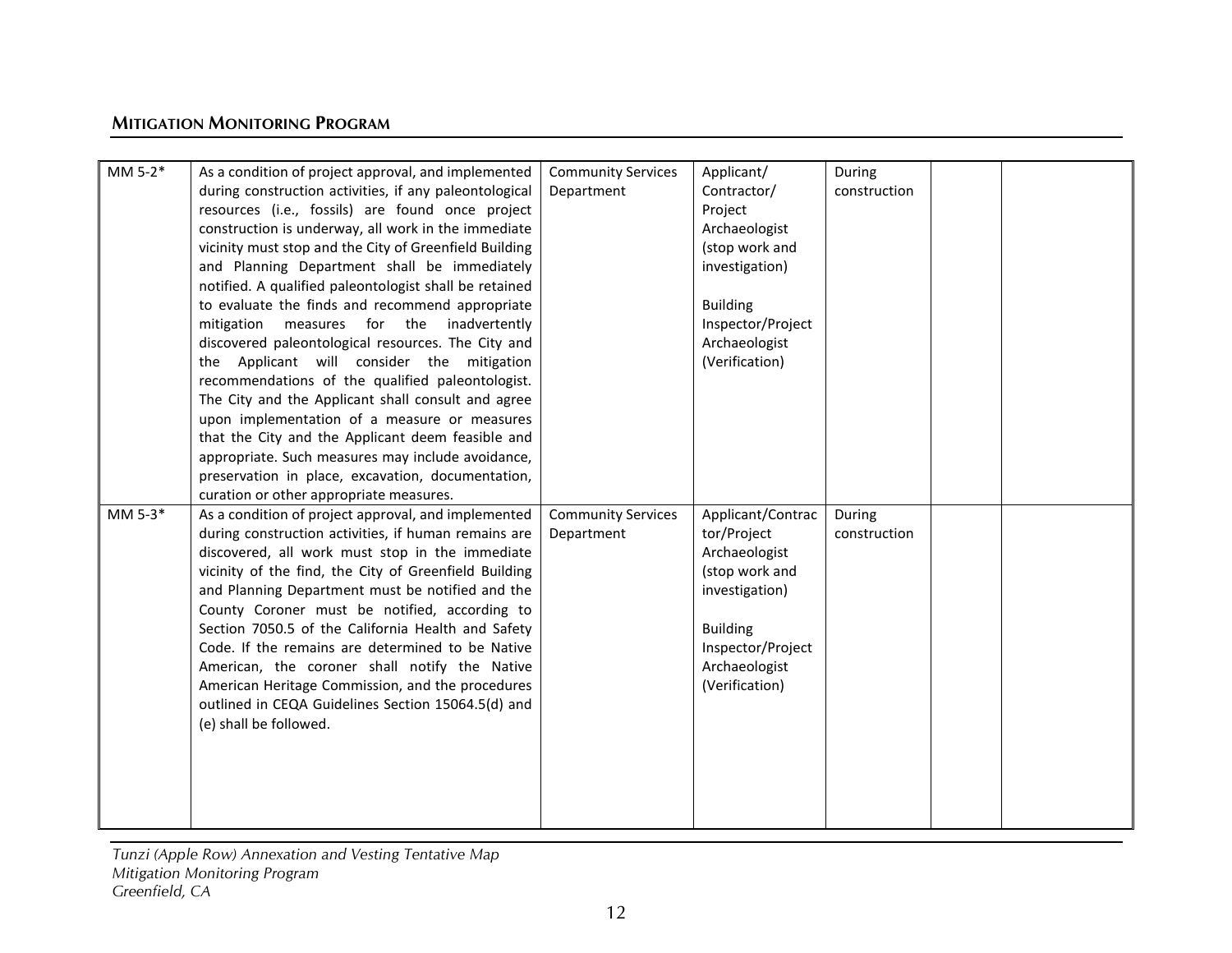|                            | <b>Geology and Soils</b>                                                                                                                                                                                                                                                                                                                                                                                                                                                                                                                                                                                                                                                                                                                                                                                                                 |                                                         |                                                                                                                      |                                                      |                                                                                                                                                                  |  |
|----------------------------|------------------------------------------------------------------------------------------------------------------------------------------------------------------------------------------------------------------------------------------------------------------------------------------------------------------------------------------------------------------------------------------------------------------------------------------------------------------------------------------------------------------------------------------------------------------------------------------------------------------------------------------------------------------------------------------------------------------------------------------------------------------------------------------------------------------------------------------|---------------------------------------------------------|----------------------------------------------------------------------------------------------------------------------|------------------------------------------------------|------------------------------------------------------------------------------------------------------------------------------------------------------------------|--|
| MM 6-1*                    | Prior to Final Map approval, the Applicant shall<br>incorporate the structural design recommendations<br>of the Geotechnical Investigation prepared by<br>Stevens, Ferrone & Bailey Engineering Company, Inc.<br>(August 3, 2005) and the Geotechnical Engineering<br>Report prepared by Earth Systems Pacific (July 22,<br>2006), including requirements for site preparation<br>and grading, engineered fill, trench backfill,<br>foundations, slab design and pavement design.<br>Recommendations<br>of the<br>reports shall be<br>incorporated into the final improvement plans<br>subject to review and approval by the Greenfield<br>Building and Planning Department.                                                                                                                                                             | <b>Community Services</b><br>Department<br>Public Works | Applicant/project<br>engineer<br>(Implementation)<br><b>Building</b><br>Inspector/City<br>Engineer<br>(Verification) | Prior to<br>issuance of<br><b>Building</b><br>Permit | Design<br>requirements are<br>not appropriate<br>at Final Map<br>approval; such<br>design elements<br>required prior to<br>issuance of<br><b>Building Permit</b> |  |
| <b>Hazardous Materials</b> |                                                                                                                                                                                                                                                                                                                                                                                                                                                                                                                                                                                                                                                                                                                                                                                                                                          |                                                         |                                                                                                                      |                                                      |                                                                                                                                                                  |  |
| MM HAZ-1                   | Prior to approval of a grading permit, the project<br>applicant shall include a detailed assessment of soil<br>contamination associated with previous<br>herbicide/pesticide use on the site, including soil<br>sampling for potential herbicide/pesticide<br>contamination. If substances are detected at<br>concentrations that could pose a health hazard<br>and/or violate local, state, or federal health<br>standards, remediation of the affected areas shall be<br>undertaken in accordance with the requirements of<br>the City of Greenfield and Monterey County<br>Hazardous Materials Management Services.<br>Development of the site shall not commence until<br>the site is deemed remediated and clear for<br>development by the City in consultation with<br>Monterey County Hazardous Materials Management<br>Services. | <b>Community Services</b><br>Department                 | Applicant/<br>Contractor<br>(Phase II<br>assessment)<br>City engineer<br>(Report<br>review/findings<br>verification) | Prior to<br>issuance of a<br>grading<br>permit       |                                                                                                                                                                  |  |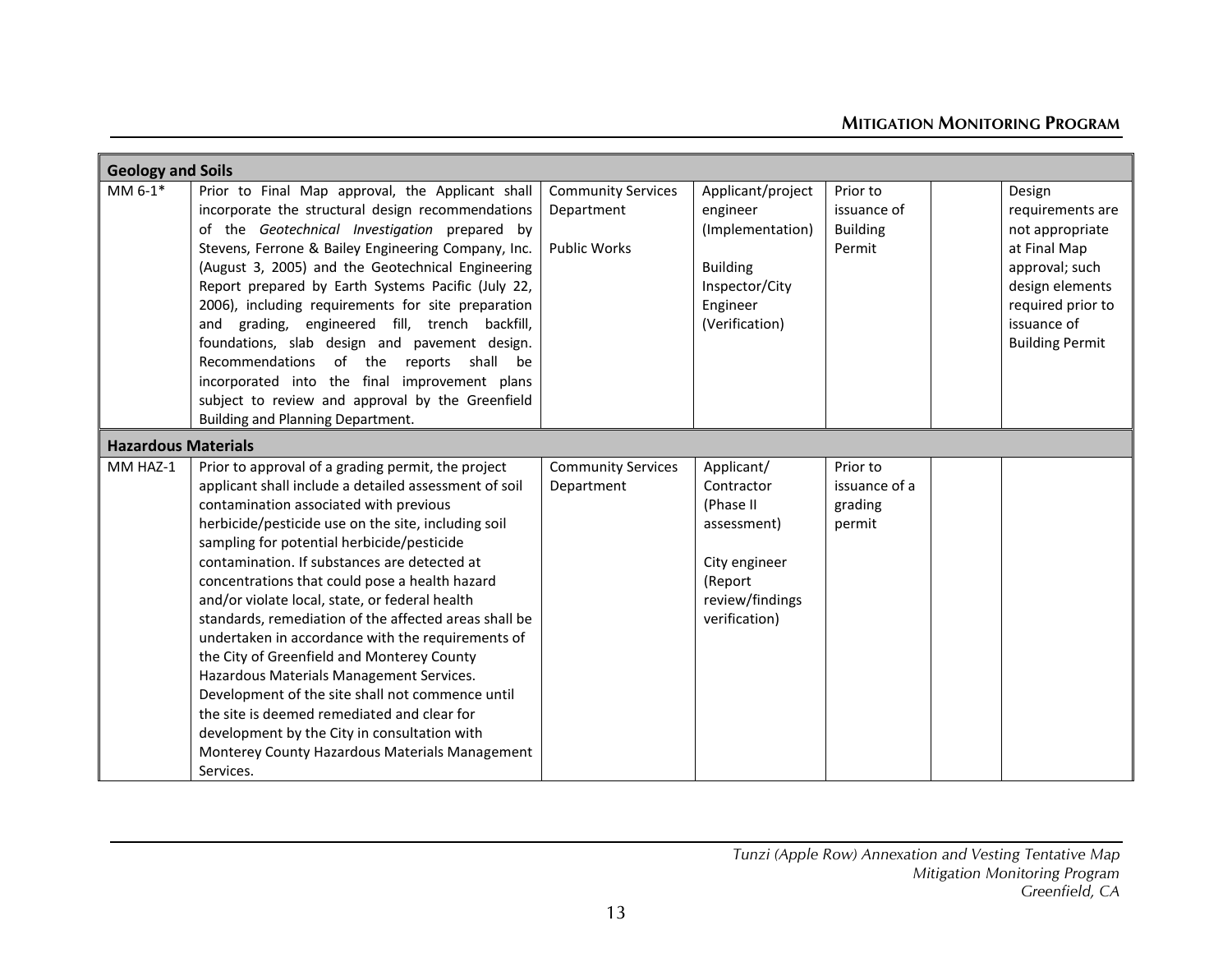| <b>Hydrology and Water Quality</b> |                                                                                                                                                                                                                                                                                                                                                                                                                                                                                                                                                                                                                                                                                                                                                                                                                                                                                                                                                                                                                                                                                                                                                          |                                        |                                                                                                                               |                                           |  |  |
|------------------------------------|----------------------------------------------------------------------------------------------------------------------------------------------------------------------------------------------------------------------------------------------------------------------------------------------------------------------------------------------------------------------------------------------------------------------------------------------------------------------------------------------------------------------------------------------------------------------------------------------------------------------------------------------------------------------------------------------------------------------------------------------------------------------------------------------------------------------------------------------------------------------------------------------------------------------------------------------------------------------------------------------------------------------------------------------------------------------------------------------------------------------------------------------------------|----------------------------------------|-------------------------------------------------------------------------------------------------------------------------------|-------------------------------------------|--|--|
| MM $8-1*$                          | Project Applicant(s) for near-term and future<br>development within the project site shall identify, as<br>part of Tentative Map submittal, a detailed drainage<br>plan designed to contain stormwater runoff from<br>the 100-year storm event onsite and shall include:<br>detailed hydrologic modeling; existing facilities; soil<br>and topographic data; erosion control and best<br>management practices; descriptions of proposed<br>flood control facilities; compliance with waste<br>requirements;<br>discharge<br>phasing<br>and<br>implementation; identification of the entity that is<br>responsible for facility design and construction;<br>Clean Water Act compliance; and facility<br>maintenance. Proposed retention basins shall be<br>designed to contain stormwater runoff onsite from<br>the 100-year storm event. Where feasible, project<br>Applicant(s) shall design a detailed drainage plan<br>which utilizes a single, adequately sized retention<br>pond to serve the remainder of the project site.<br>Drainage improvements shall be subject to review<br>and approval by the City Engineer and Public Works<br>Director. | Community<br>Services/City<br>Engineer | Applicant/project<br>engineer<br>(drainage system<br>design)<br>Public Works/City<br>Engineer<br>(review and<br>verification) | With<br>Tentative<br>Map<br>application   |  |  |
| MM 8-2*                            | All drainage and erosion control plans submitted<br>shall incorporate temporary measures effective<br>from October 1 through March 31 that ensure<br>eroded or exposed soils are maintained on-site<br>during construction.                                                                                                                                                                                                                                                                                                                                                                                                                                                                                                                                                                                                                                                                                                                                                                                                                                                                                                                              | Public Works/City<br>Engineer          | Applicant/Project<br>Engineer<br>(Implementation)<br><b>Public Works</b><br>(Verification)                                    | Shown on<br>Final<br>Improvement<br>Plans |  |  |

*Tunzi (Apple Row) Annexation and Vesting Tentative Map*

*Mitigation Monitoring Program*

*Greenfield, CA*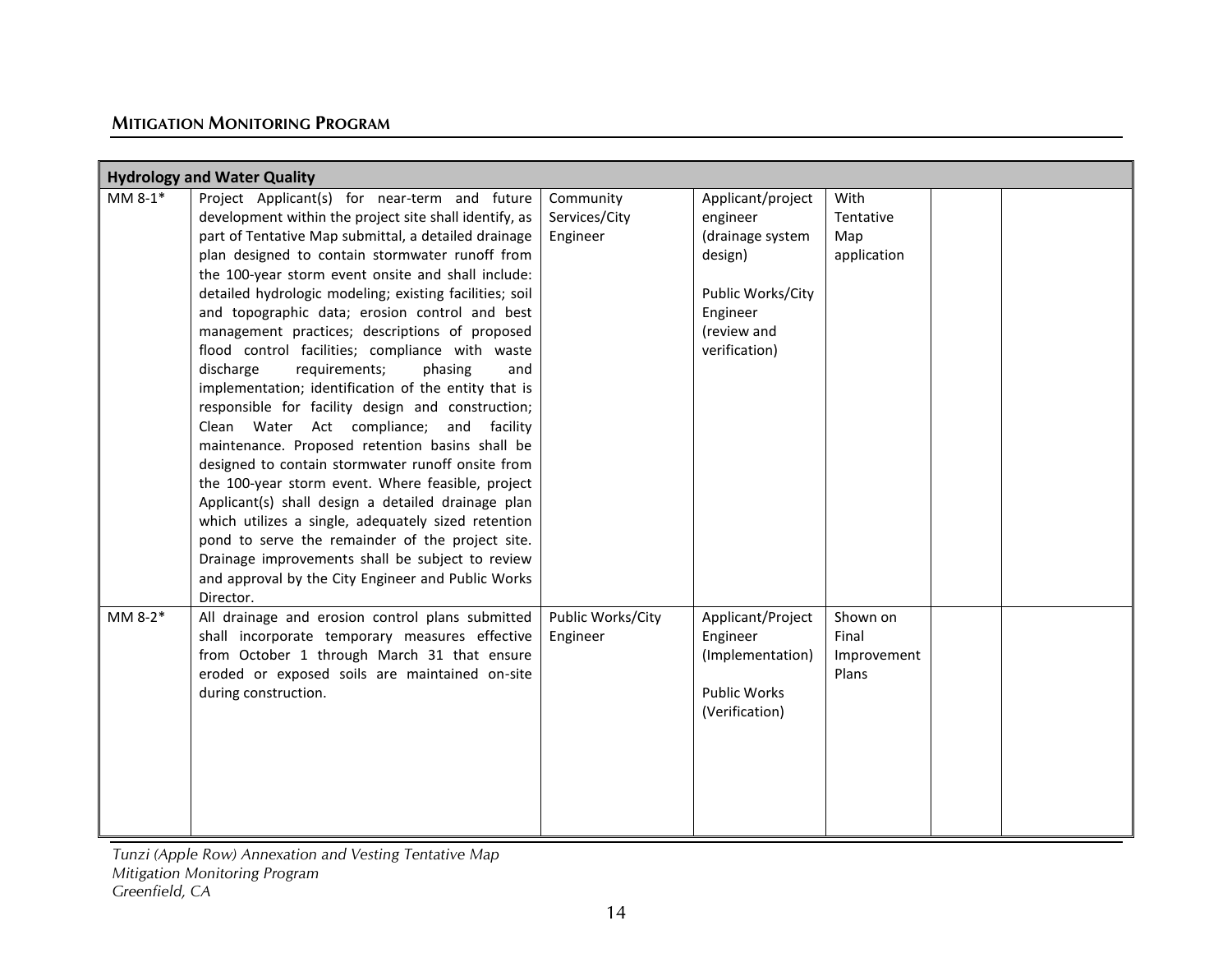| <b>Noise</b> |                                                |                           |                  |              |  |
|--------------|------------------------------------------------|---------------------------|------------------|--------------|--|
| MM 10-1*     | <b>Construction Noise</b>                      | <b>Community Services</b> | Applicant/       | During       |  |
|              | Noise-generating construction operations shall | Department                | Contractor       | construction |  |
|              | be limited to the hours between 7:00 AM to     |                           | (Implementation) |              |  |
|              | 6:00 PM Monday through Friday. The Applicant   |                           |                  |              |  |
|              | may request permission from the City to        |                           | <b>Building</b>  |              |  |
|              | continue with construction through the         |                           | Inspector/Public |              |  |
|              | weekend. If made, said request shall be        |                           | Works            |              |  |
|              | submitted in writing for review and approval   |                           | (Verification)   |              |  |
|              | by the Director of Public Works and shall be   |                           |                  |              |  |
|              | pursuant to the limitations that the Public    |                           |                  |              |  |
|              | Works Director determines are appropriate.     |                           |                  |              |  |
|              | Construction equipment and equipment           |                           |                  |              |  |
|              | staging areas shall be located at the furthest |                           |                  |              |  |
|              | distance possible from nearby noise-sensitive  |                           |                  |              |  |
|              | land uses.                                     |                           |                  |              |  |
|              | Construction equipment shall be properly       |                           |                  |              |  |
|              | maintained and equipped with noise-reduction   |                           |                  |              |  |
|              | intake and exhaust mufflers and engine         |                           |                  |              |  |
|              | shrouds, in accordance with manufacturers'     |                           |                  |              |  |
|              | recommendations. Equipment engine shrouds      |                           |                  |              |  |
|              | shall be closed during equipment operation.    |                           |                  |              |  |
|              | When not in use, motorized construction        |                           |                  |              |  |
|              | equipment shall not be left idling.            |                           |                  |              |  |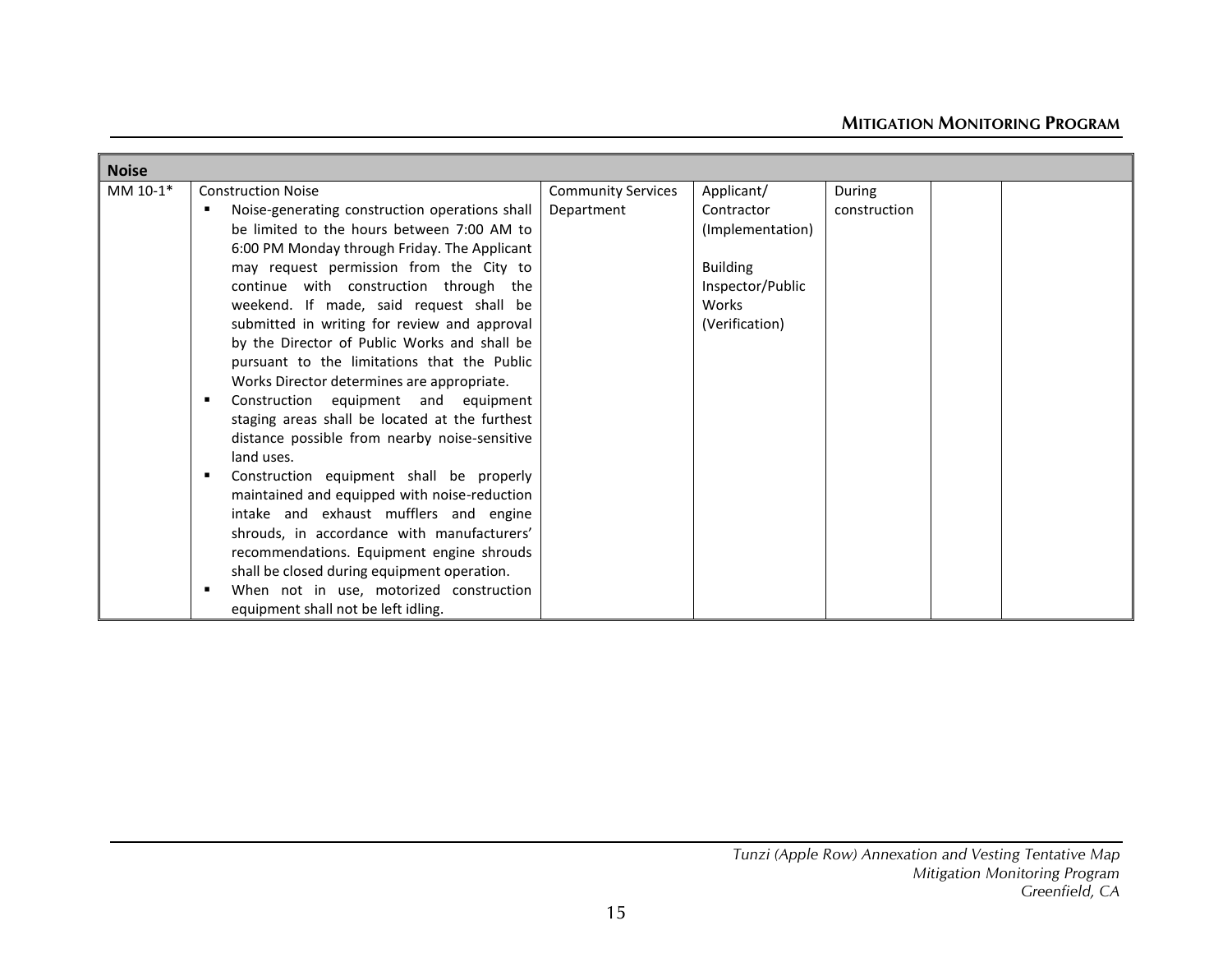| MM 10-2*                     | Increased Exposure of Noise-Sensitive Receptors to     | <b>Community Services</b> | Applicant/       | Requirement   |  |
|------------------------------|--------------------------------------------------------|---------------------------|------------------|---------------|--|
|                              | <b>Stationary-Source Noise</b>                         | Department                | Contractor       | s to be shown |  |
|                              | The Applicant or Contractor shall include the          |                           | (Implementation) | on Final      |  |
|                              | following in the building design and park facilities   |                           |                  | Maps          |  |
|                              | operation:                                             |                           | <b>Building</b>  |               |  |
|                              | Proposed Residential Land Uses                         |                           | Inspector/Public |               |  |
|                              | Residential dwellings shall be equipped with central   |                           | Works            |               |  |
|                              | heating and air conditioning systems to allow closure  |                           | (Verification)   |               |  |
|                              | of windows during inclement weather conditions.        |                           |                  |               |  |
|                              | Exterior air conditioning units for proposed           |                           |                  |               |  |
|                              | residential dwellings shall be located at a minimum    |                           |                  |               |  |
|                              | distance of 10 feet from adjacent outdoor activity     |                           |                  |               |  |
|                              | areas or shielded from direct line of sight.           |                           |                  |               |  |
|                              | <b>Proposed Parks</b>                                  |                           |                  |               |  |
|                              | Use of proposed park facilities shall be limited to    |                           |                  |               |  |
|                              | between the daytime hours of 7:00 a.m. and 10:00       |                           |                  |               |  |
|                              | p.m.                                                   |                           |                  |               |  |
|                              | Landscape maintenance activities at the<br>٠           |                           |                  |               |  |
|                              | proposed park shall be limited to between the          |                           |                  |               |  |
|                              | daytime hours of 7:00 a.m. and 10:00 p.m.              |                           |                  |               |  |
|                              | Use of amplified public address/sound systems<br>٠     |                           |                  |               |  |
|                              | within the proposed park shall be prohibited.          |                           |                  |               |  |
| <b>Land Use and Planning</b> |                                                        |                           |                  |               |  |
| MM 11-1a*                    | As a condition of project approval, the project        | <b>Community Services</b> | Applicant        | Prior to      |  |
|                              | Applicant will be required to pay in-lieu Community    |                           | (Payment)        | occupancy     |  |
|                              | Facility Impact Fees for the portion of community      |                           |                  |               |  |
|                              | park space at a rate consistent with General Plan      |                           |                  |               |  |
|                              | Policy 7.2.19 and Program 7.2.A.iv of the City's       |                           |                  |               |  |
|                              | General Plan (currently 2 acres of community parks     |                           |                  |               |  |
|                              | per 1,000 residents). This fee shall be calculated     |                           |                  |               |  |
|                              | based on the fee rate in place at the time of building |                           |                  |               |  |
|                              | permit issuance. This fee is required to be paid prior |                           |                  |               |  |
|                              | to occupancy permit issuance.                          |                           |                  |               |  |
|                              |                                                        |                           |                  |               |  |
|                              |                                                        |                           |                  |               |  |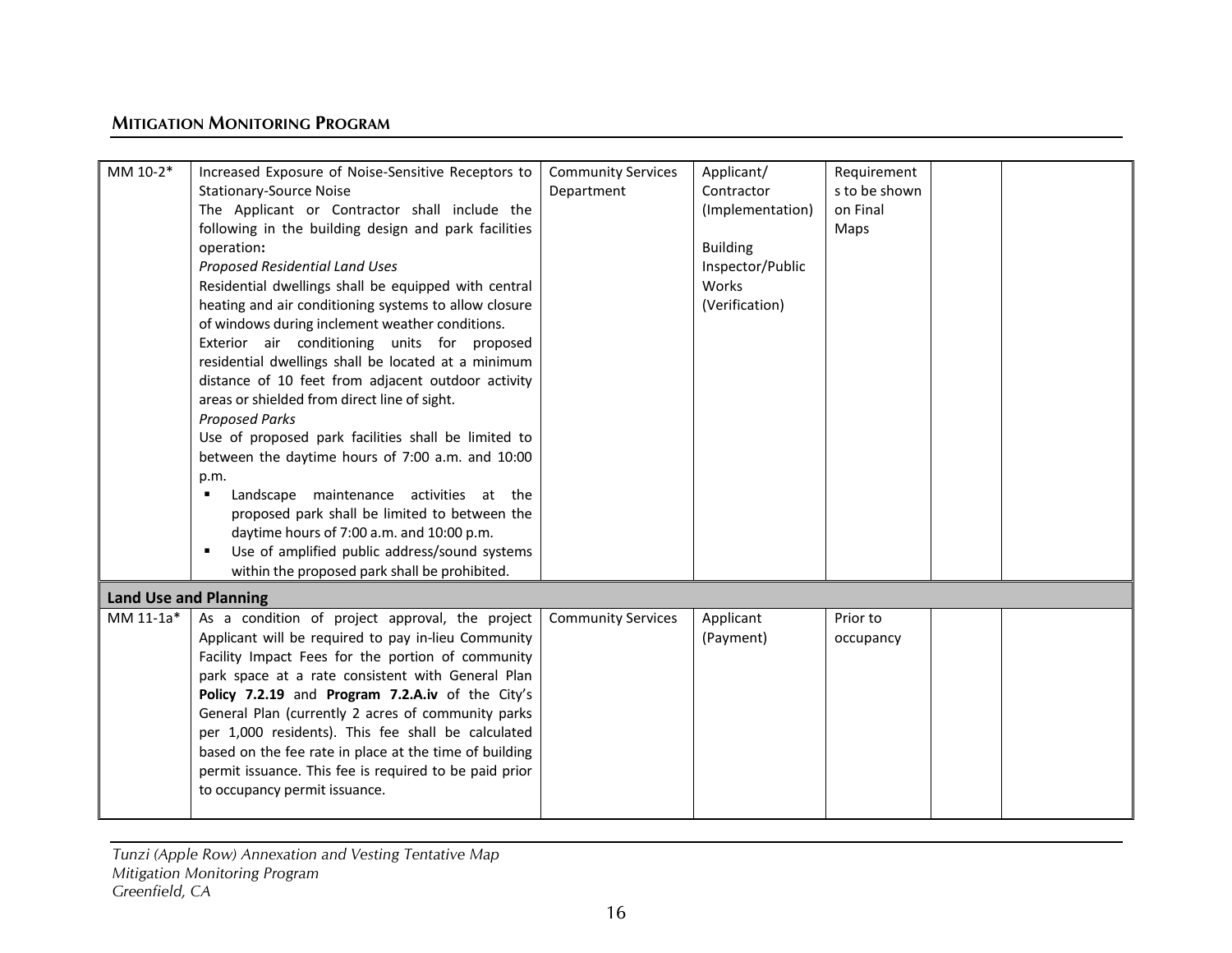|           | <b>Transportation/Traffic</b>                                                                                                                                                                                                                                                                                                                                                                                                                                                                                                                                                                                                                                                                                                                                                                                                                                                                     |                                        |                                                                                 |                                                       |  |  |  |
|-----------|---------------------------------------------------------------------------------------------------------------------------------------------------------------------------------------------------------------------------------------------------------------------------------------------------------------------------------------------------------------------------------------------------------------------------------------------------------------------------------------------------------------------------------------------------------------------------------------------------------------------------------------------------------------------------------------------------------------------------------------------------------------------------------------------------------------------------------------------------------------------------------------------------|----------------------------------------|---------------------------------------------------------------------------------|-------------------------------------------------------|--|--|--|
| MM 15-1b* | The Final Map for the project shall indicate that with<br>construction of the project, Apple Avenue will be<br>widened along the project frontage and will be a<br>two-lane collector street (68' ROW and 62' FC-FC).                                                                                                                                                                                                                                                                                                                                                                                                                                                                                                                                                                                                                                                                             | Community<br>Services/City<br>Engineer | Applicant/Contrac<br>tor<br>(Implementation)<br>City Engineer<br>(Verification) | Prior to final<br>map approval                        |  |  |  |
| MM 15-2*  | The City of Greenfield requires that the Applicant<br>pay the City's adopted Traffic Impact Fee prior to<br>the issuance of building permits.<br>Payment of the fee shall represent the Applicant's<br>fair share contribution towards the following<br>improvements:<br>With signalization and coordination of the<br>٠<br>signals at the two Walnut Avenue/Highway 101<br>terminals, as well as providing an exclusive<br>westbound right turn lane and a separate<br>northbound right turn lane at the Walnut<br>Avenue/Highway 101 NB Ramp terminal, the<br>intersections would operate at LOS C or better.<br>The intersection of 10th Street/Walnut Avenue<br>п<br>will operate at LOS A during both the AM and<br>PM peak hours with signalization and re-striping<br>eastbound and westbound legs to<br>of<br>accommodate left-turn lanes. On-street parking<br>would have to be removed. | <b>Community Services</b>              | Applicant<br>(Payment)                                                          | Prior to<br>issuance of<br><b>Building</b><br>Permits |  |  |  |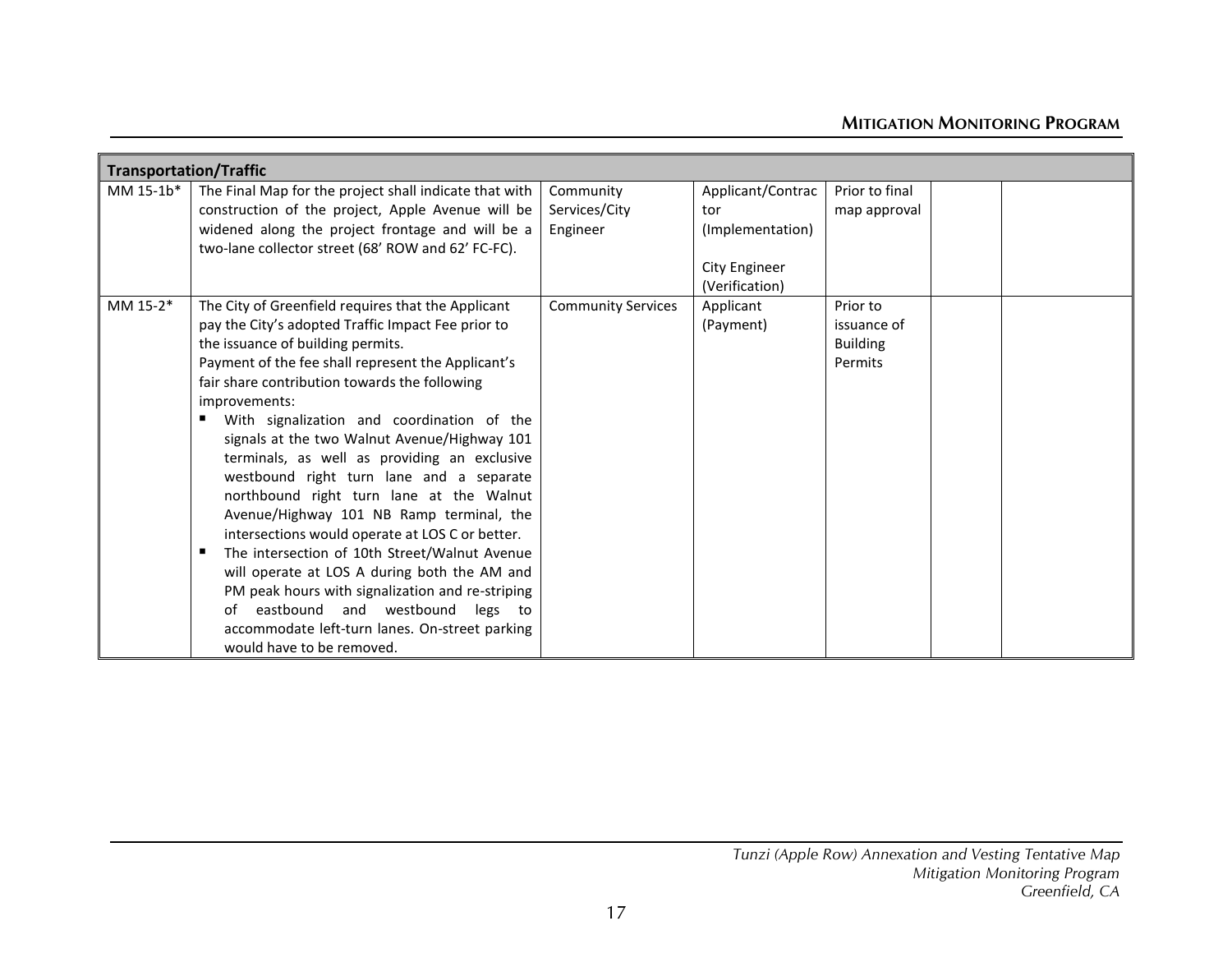| MM 15-3* | The City of Greenfield requires that the Applicant pay  | <b>Community Services</b> | Applicant | Prior to    |  |
|----------|---------------------------------------------------------|---------------------------|-----------|-------------|--|
|          | the City's adopted Traffic Impact Fee prior to the      |                           | (payment) | issuance of |  |
|          | issuance of building permit.                            |                           |           | building    |  |
|          | Payment of the fee shall represent the Applicant's      |                           |           | permits     |  |
|          | fair share contribution towards the following           |                           |           |             |  |
|          | improvements:                                           |                           |           |             |  |
|          | The streets on the project frontage will all be         |                           |           |             |  |
|          | upgraded to standards that will insure                  |                           |           |             |  |
|          | acceptable operating conditions.                        |                           |           |             |  |
|          | Walnut Avenue between 10th Street and El                |                           |           |             |  |
|          | Camino Real will have to be restriped to                |                           |           |             |  |
|          | include left-turn lanes or a two-way left turn          |                           |           |             |  |
|          | lane. On-street parking may have to be                  |                           |           |             |  |
|          | removed. The project should implement this              |                           |           |             |  |
|          | improvement.                                            |                           |           |             |  |
| MM 15-4* | The City of Greenfield requires that the Applicant pay  | <b>Community Services</b> | Applicant | Prior to    |  |
|          | the City's adopted Traffic Impact Fee prior to the      |                           |           | issuance of |  |
|          |                                                         |                           | (Payment) |             |  |
|          | issuance of building permit.                            |                           |           | building    |  |
|          |                                                         |                           |           | permits     |  |
|          | Payment of the fee shall represent the Applicant's fair |                           |           |             |  |
|          | share contribution toward the following                 |                           |           |             |  |
|          | improvements: See Attachments                           |                           |           |             |  |
|          |                                                         |                           |           |             |  |
|          | *Adopted Mitigation Measure from Villages IS/MND        |                           |           |             |  |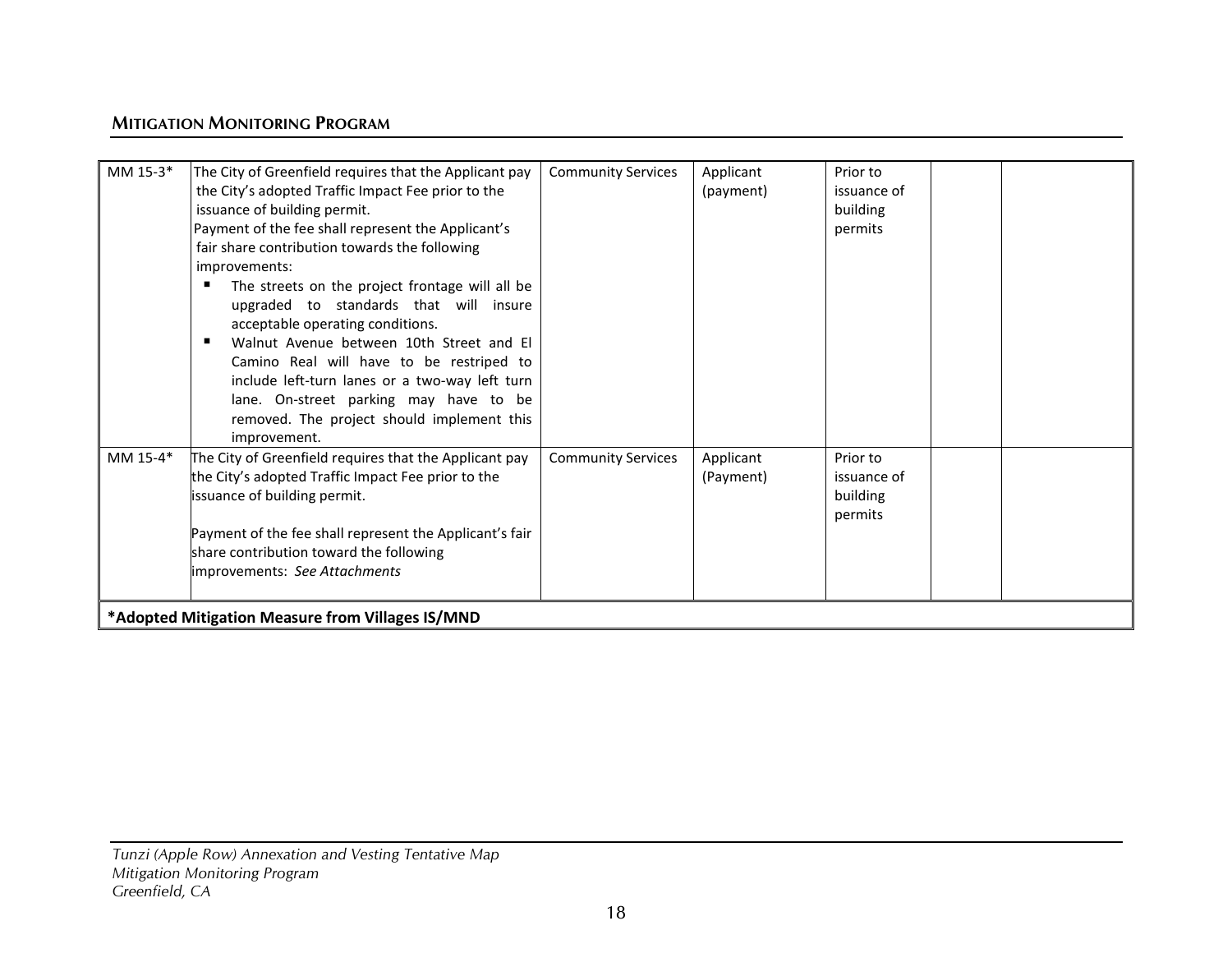| <b>ATTACHMENT (PER VILLAGES IS/MND TABLE 23)</b> |
|--------------------------------------------------|
| <b>INTERSECTION IMPROVEMENTS, MM 15-4</b>        |

|    | <b>Intersection/Segment</b>                                    | <b>GPBO with Project Conditions</b>                               |
|----|----------------------------------------------------------------|-------------------------------------------------------------------|
|    |                                                                | Signalization and following geometry:                             |
| 1. | Hwy 101 NB On-Ramp and Livingston Road                         | NB: 2BT, 2NBR                                                     |
|    |                                                                | EB: 1EBT, 1EBT/R, 1EBR                                            |
|    |                                                                | WB: 2WBL, 2WBR                                                    |
|    |                                                                | Construction of new interchange with new Highway 101 overpass     |
|    |                                                                | connecting to Thorne Road and following geometry:                 |
|    | El Camino Real and Hwy 101 SB Off-Ramp - Thorne                | NB: 1NBL, 1NBT, 2NBR                                              |
| 2. | Road                                                           | SB: 2SBL, 1SBT, 1SBR                                              |
|    |                                                                | EB: 1EBL, 1EBT, 1EBT/R                                            |
|    |                                                                | WB: 1WBL, 1WBT, 1WBR                                              |
| 3. | El Camino Real and Hwy 101 SB On-Ramp                          | No intersection-new interchange                                   |
| 4. | Hwy 101 NB On-Ramp and Hwy 101 SB On-Ramp (El<br>Camino north) | No intersection-new interchange                                   |
|    |                                                                | Construction of a new Walnut Avenue bridge. The City is currently |
|    |                                                                | conducting a PSR for this interchange project. Geometry:          |
| 5. |                                                                | SB-Off Ramp: 2SBL, 1SBT/L, 1SBR                                   |
|    | Hwy 101 SB Ramps and Walnut Avenue                             | SB-On Ramp: 2SBT                                                  |
|    |                                                                | EB: 3EBT, 1EBR                                                    |
|    |                                                                | WB: 2WBL, 1WBT                                                    |
|    |                                                                | Construction of a new Walnut Avenue bridge. The City is currently |
|    |                                                                | conducting a PSR for this interchange project. Geometry:          |
| 6. | Hwy 101 NB Ramps and Walnut Avenue                             | NB-Off Ramp: 1NBL/T, 2NBR                                         |
|    |                                                                | NB-On Ramp: 2NBT                                                  |
|    |                                                                | EB: 2EBL, 3EBT                                                    |
|    |                                                                | WB: 2WBL, 1WBT, 2WBR                                              |
|    |                                                                | Signalization, re-striping and following geometry:                |
| 7. |                                                                | NB: 1NBL, 1NBT, 1NBT/R                                            |
|    | El Camino Real and Cypress Avenue                              | SB: 1SBL, 2SBT, 1SBR                                              |
|    |                                                                | EB: 1EBL/T/R                                                      |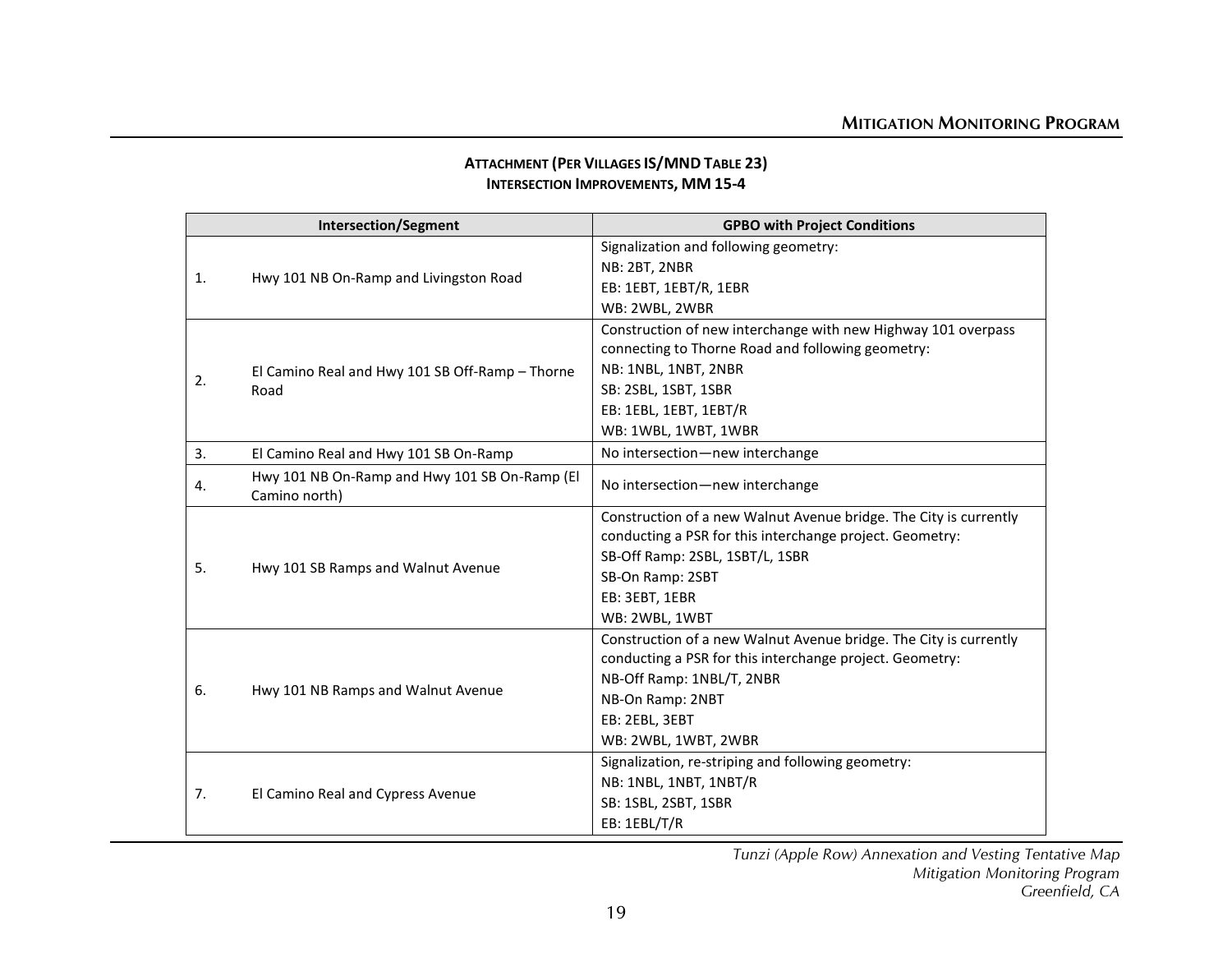|     | <b>Intersection/Segment</b>      | <b>GPBO with Project Conditions</b>                             |
|-----|----------------------------------|-----------------------------------------------------------------|
|     |                                  | WB: 1WBL/T/R                                                    |
|     |                                  | Signalization, re-striping and following geometry:              |
|     |                                  | NB: 1NBL, 2NBT, 1NBR                                            |
| 8.  | El Camino Real and Pine Avenue   | SB: 1SBL, 2SBT, 1SBR                                            |
|     |                                  | EB: 1EBL, 1EBT/R                                                |
|     |                                  | WB: 1WBL, 1 WBT, 1WBR                                           |
|     |                                  | Signalization, re-striping and following geometry:              |
|     |                                  | NB: 1NBL, 1NBT, 1NBT/R                                          |
| 9.  | El Camino Real and Cherry Avenue | SB: 1SBL, 1SBT, 1SBT/R                                          |
|     |                                  | EB: 1EBL/T/R                                                    |
|     |                                  | WB: 1WBL/T/R                                                    |
|     |                                  | Signalization, re-striping and following geometry (completed in |
|     |                                  | March 2008 as part of the on-going traffic signal project):     |
|     | El Camino Real and Walnut Avenue | NB: 1NBL, 1NBT, 1NBL                                            |
| 10. |                                  | SB: 2SBL, 1SBT, 1SBR                                            |
|     |                                  | EB: 1 EBL, 1EBT/R                                               |
|     |                                  | WB: 1WBL, 1WBT, 1WBR                                            |
|     |                                  | Signalization, re-striping and following geometry:              |
|     |                                  | NB: 1NBL, 1NBT/R                                                |
| 11. | El Camino Real and Apple Avenue  | SB: 1SBL, 1SBT/R                                                |
|     |                                  | EB: 1EBL/T/R                                                    |
|     |                                  | WB: 1WBL/T/R                                                    |
|     |                                  | Signalization, re-striping and following geometry (completed in |
|     |                                  | March 2008 as part of the on-going traffic signal project):     |
| 12. | El Camino Real and Oak Avenue    | NB: 1NBL, 1NBT/R                                                |
|     |                                  | SB: 1SBL, 1SBT/R                                                |
|     |                                  | EB: 1EBL, 1EB/T/R                                               |
|     |                                  | WB: 1WBL, 1WBT/R                                                |
|     |                                  | Signalization, re-striping and following geometry (completed in |
| 13. | El Camino Real and Elm Avenue    | March 2008 as part of the on-going traffic signal project):     |
|     |                                  | NB: 1NBL, 1NBT, 1NBR                                            |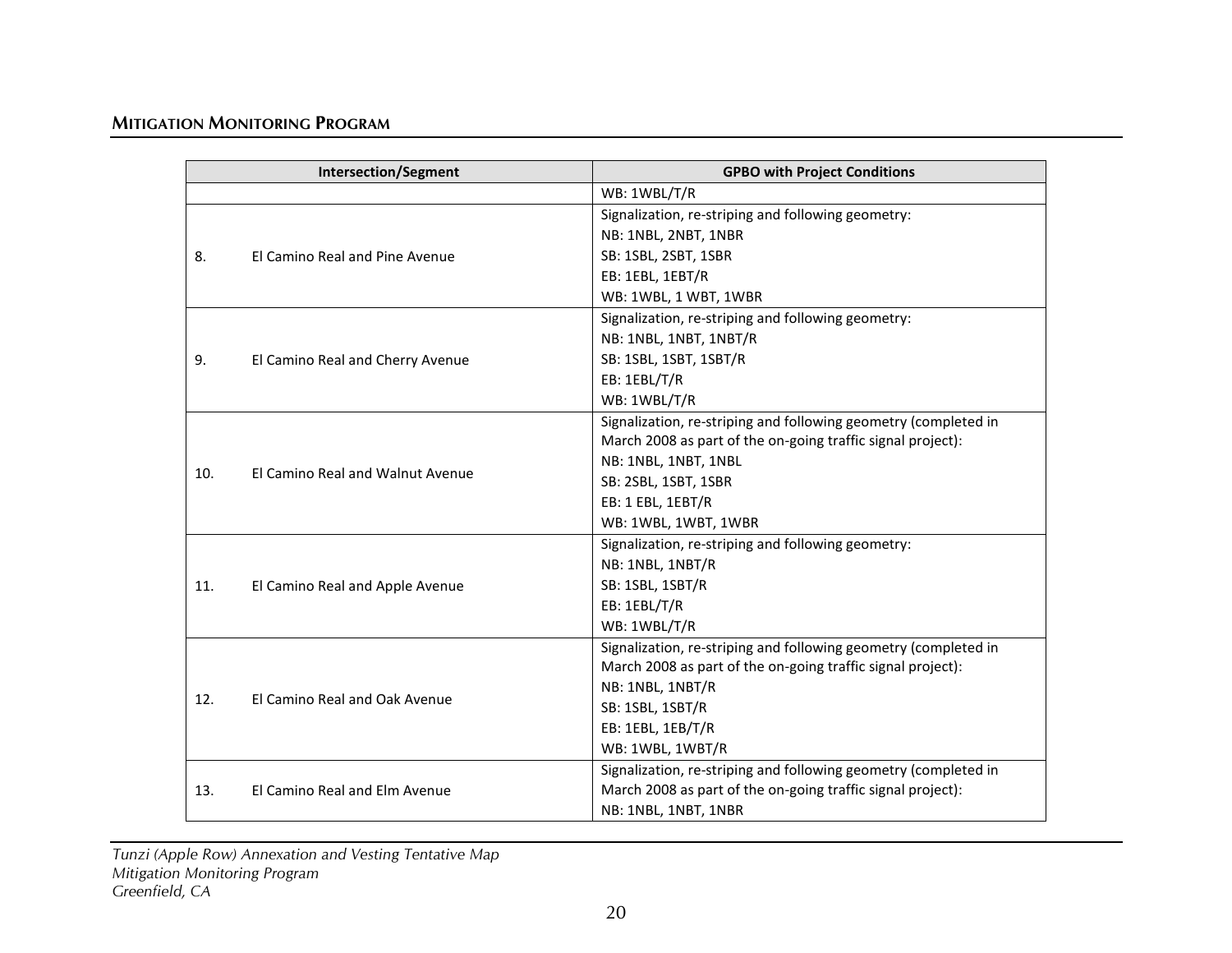|     | <b>Intersection/Segment</b>   | <b>GPBO with Project Conditions</b>                           |
|-----|-------------------------------|---------------------------------------------------------------|
|     |                               | SB: 1SBL, 1SBT/R                                              |
|     |                               | EB: 1EBL, 1EB/T/R                                             |
|     |                               | WB: 1WBL, 1WBT/R                                              |
| 14. | 10th Street and Cherry Avenue | No intersection improvements necessary.                       |
| 15. | 10th Street and Walnut Avenue | Signalization and re-striping for separate eastbound left and |
|     |                               | separate westbound left-turn lanes.                           |
| 16. | 12th Street and Cherry Avenue | No intersection improvements necessary.                       |
| 17. | 12th Street and Walnut Avenue | No intersection improvements necessary.                       |
| 18. | 12th Street and Apple Avenue  | No intersection improvements necessary.                       |
| 19. | 12th Street and Elm Avenue    | No intersection improvements necessary.                       |
| 20. | 13th Street and Walnut Avenue | No intersection improvements necessary.                       |
| 21. | 13th Street and Apple Avenue  | No intersection improvements necessary.                       |